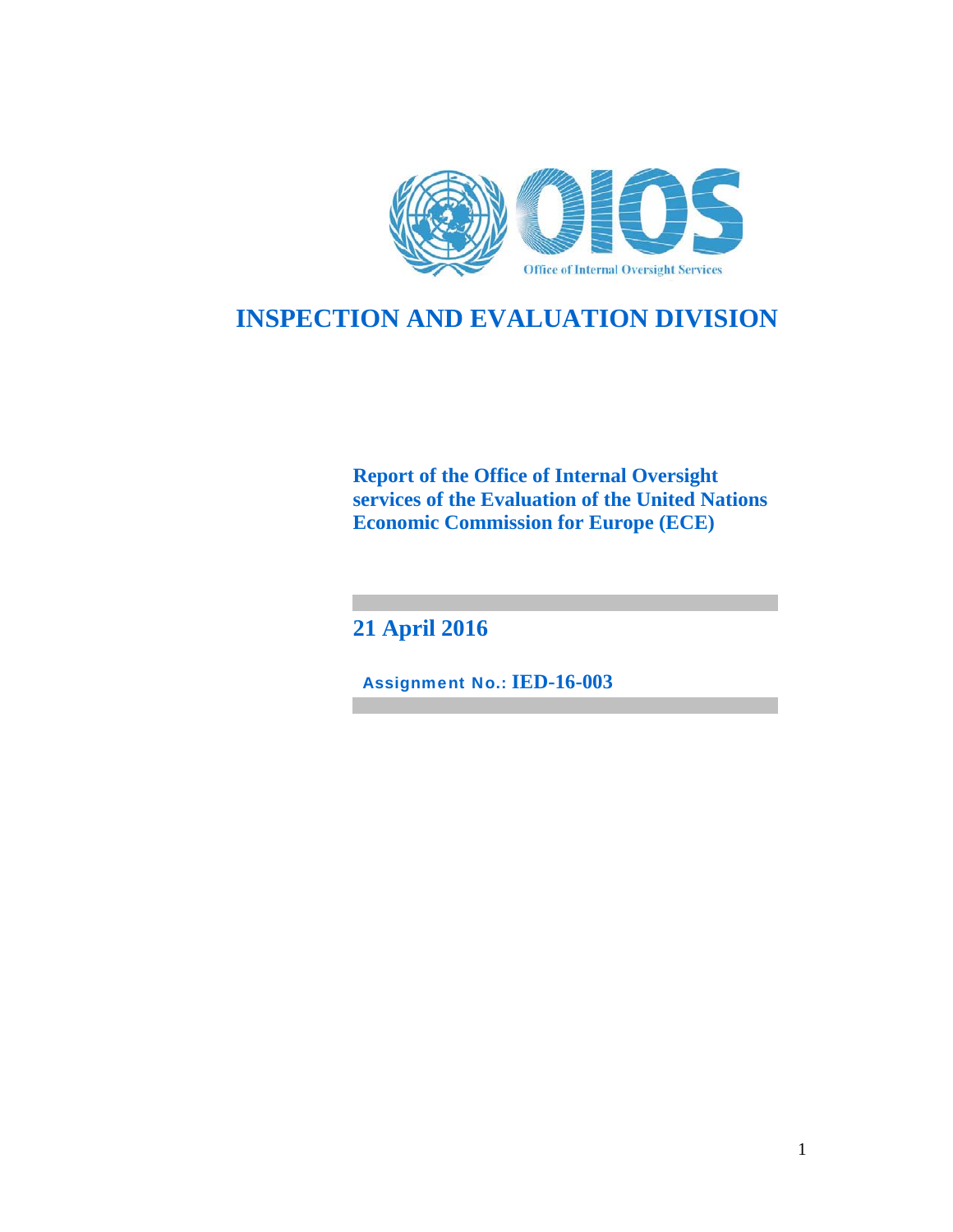# INSPECTION AND EVALUATION DIVISION

FUNCTION "*The Office shall evaluate the efficiency and effectiveness of the implementation of the programmes and legislative mandates of the Organisation. It shall conduct programme evaluations with the purpose of establishing analytical and critical evaluations of the implementation of programmes and legislative mandates, examining whether changes therein require review of the methods of delivery, the continued relevance of administrative procedures and whether the activities correspond to the mandates as they may be reflected in the approved budgets and the medium-term plan of the Organisation;" (General Assembly Resolution 48/218 B).*

**Project team members include:** 

DEMETRA ARAPAKOS, CHIEF OF SECTION CLAUDIA IBARGUEN, TEAM LEADER DONALD NJELESANI, TEAM MEMBER ANNA GUERRAGGIO, TEAM MEMBER

| <b>CONTACT</b>     | <b>OIOS/IED Contact Information:</b><br>Phone: $+1$ 212-963-8148; Fax: $+1$ 212-963-1211; email: $\text{ied@un.org}$ |
|--------------------|----------------------------------------------------------------------------------------------------------------------|
| <b>INFORMATION</b> |                                                                                                                      |
|                    | <b>DEMETRA ARAPAKOS, CHIEF OF SECTION</b>                                                                            |
|                    | Tel: $+1$ 917-367-6033, Fax: $+1$ 212-963-1211                                                                       |
|                    | e-mail: $arapakos@un.org$                                                                                            |
|                    |                                                                                                                      |
|                    |                                                                                                                      |

**(EDDIE) YEE WOO GUO, DIRECTOR**  Tel: +1 917-367-3674, Fax: +1 212-963-1211 e-mail: **guoy@un.org**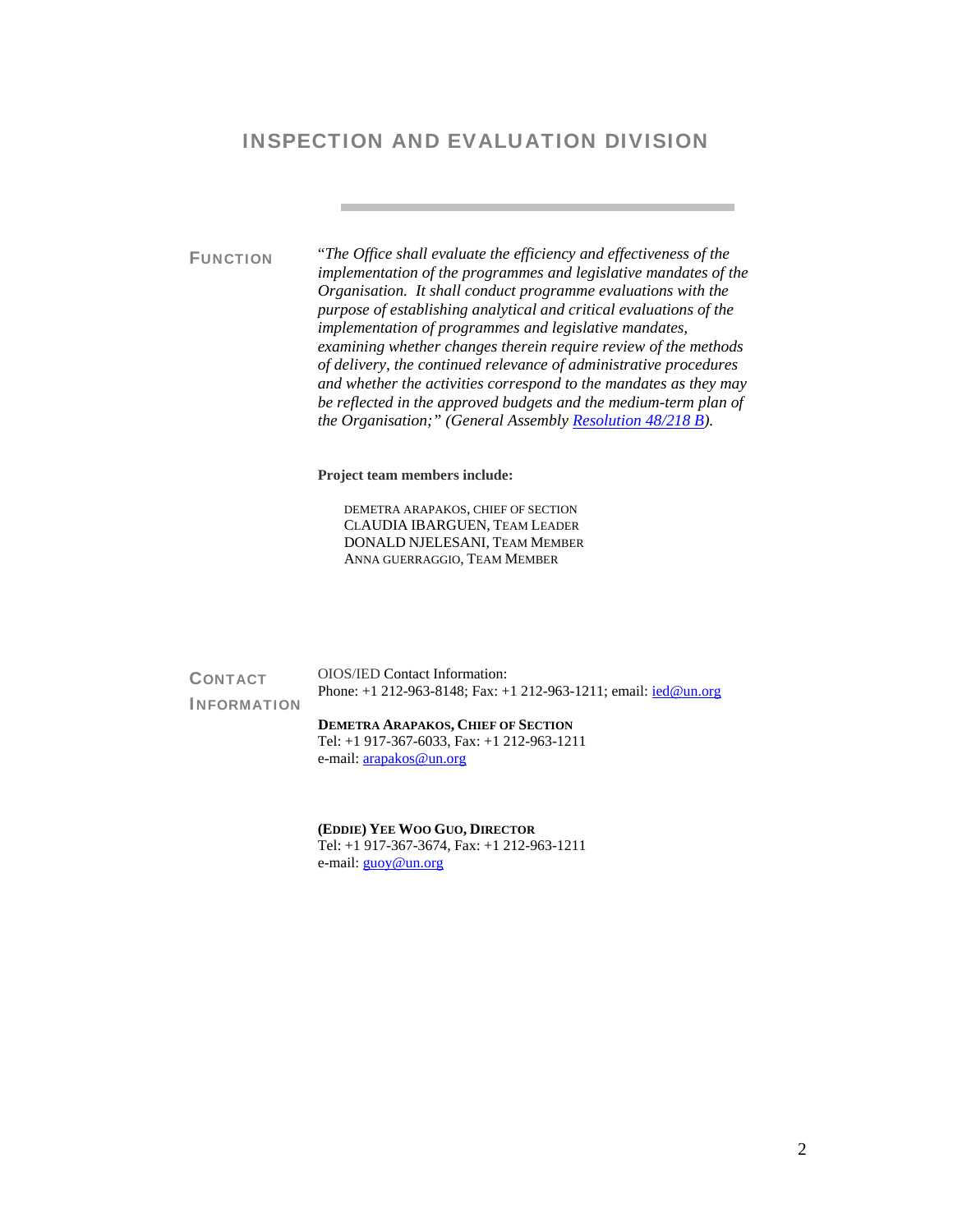#### *Summary*

The United Nations Economic Commission for Europe (UNECE) was created in 1947 to confront the devastation in Europe left in the wake of World War II. With the breakup of the Soviet Union and Yugoslavia in the 1990s, its membership expanded by one third and it currently serves an economically varied group of 56 member States from Europe, North America and Asia.

The Office of Internal Oversight Services (OIOS) examined the relevance and effectiveness of UNECE, and the extent to which it is fit for purpose to support member States with the 2030 agenda for sustainable development. The evaluation was conducted using surveys, interviews, on-site visits, case studies, direct observation, document reviews and secondary data analyses.

UNECE has effectively facilitated the establishment of critical conventions, regulations, norms and standards that have had both regional and global impact, by providing a neutral space for experts from its member countries and beyond to negotiate, discuss and generate useful concrete products. These products have included legally binding conventions in the transport and environment sectors and hundreds of standards, classifications and recommendations in such diverse areas as statistics, public private partnerships, trade, housing, forestry and energy. UNECE provides a platform for decision-makers to discuss policy and a variety of UNECE processes provide policy advice.

In order to achieve these results, UNECE has effectively navigated extensive intergovernmental machinery, but has been challenged by demands placed on its secretariat role and faces the risk of losing its institutional memory in playing this role. Servicing such a large number of bodies in distinct and highly specialized areas has also affected the UNECE Secretariat's ability to be more flexible, particularly with regard to working across sectors and subprogrammes. UNECE has also faced competing and at times conflicting member State demands and priorities stemming in part from different economic needs and historical and geopolitical trends.

While many UNECE products have been adopted and have been useful in non-UNECE countries, UNECE lacks a common understanding and clear strategy on its global reach beyond its regional role.

Since the 1990s, UNECE has also assumed a larger role in providing technical assistance to countries with economies in transition in Eastern Europe, the Caucasus and Central Asia. It has adequately targeted the countries most in need in the region, however, its funding for and focus on technical cooperation has been low and dispersed.

The 2030 agenda for sustainable development agenda provides a critical opportunity for UNECE to examine how its activities under existing norms, standards, conventions, and related review mechanisms and statistical work can contribute to attainment of the Sustainable Development Goals. UNECE has already taken concrete steps to do this, including identifying and mapping relevant activities, surveying member States and holding discussions within sectoral committees. While it has the necessary expertise to support member States, particularly with regard to monitoring frameworks in the context of environmental conventions and in peer reviews as part of country assessments, UNECE faces several issues as it moves forward. These included weak inter-sectoral collaboration, expanded workloads and the need to enhance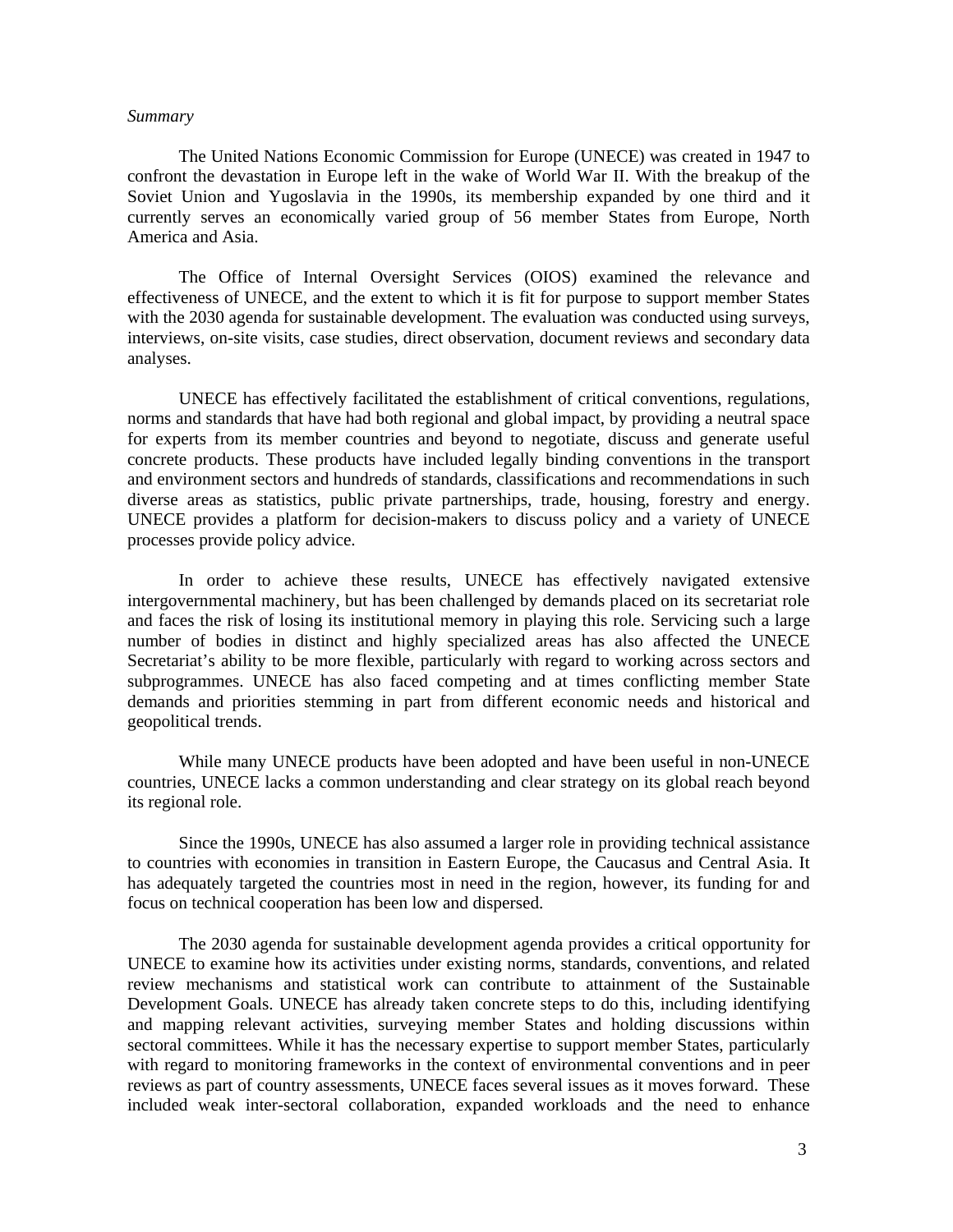partnerships, particularly with the private and civil society sectors.

OIOS makes five important recommendations to UNECE:

- Develop and operationalize a knowledge management strategy
- Conduct a mapping of inter-sectoral and inter-divisional initiatives and activities
- Develop a proposal for presentation to the EXCOM which explores the nature of its global focus
- Examine how its activities under existing norms, standards, conventions and related review mechanisms and statistical work can contribute to attainment of the Sustainable Development Goals (SDGs)
- Undertake the mapping of existing partnerships and cooperation with non-state actors and develop specific proposals for expanding and strengthening such cooperation in support of the SDGs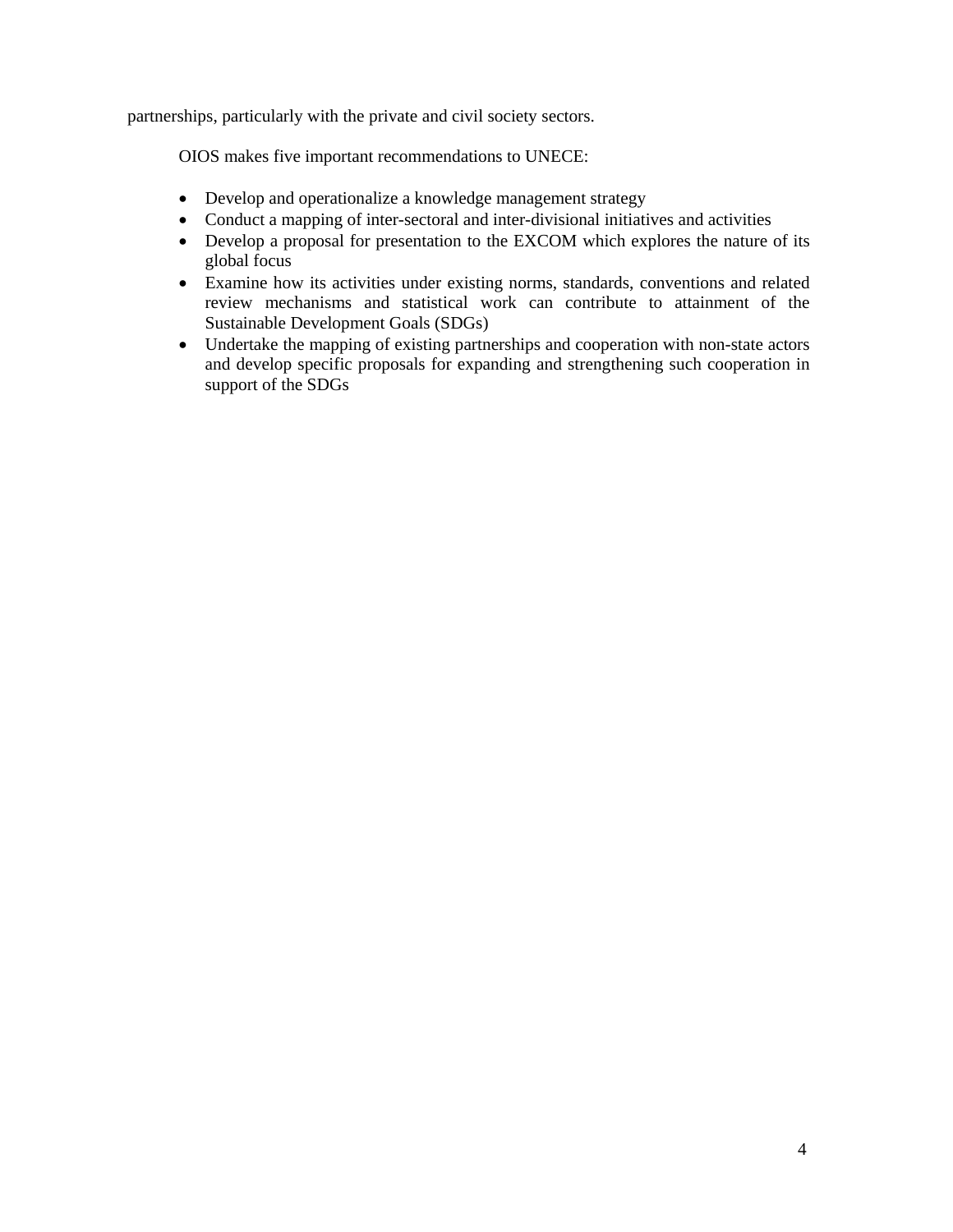## **Contents**

|      |                                                                                                                                                                                                                  | Paragraph | Page      |
|------|------------------------------------------------------------------------------------------------------------------------------------------------------------------------------------------------------------------|-----------|-----------|
| I.   |                                                                                                                                                                                                                  | $1 - 4$   | 6         |
| II.  |                                                                                                                                                                                                                  | $5 - 10$  | $6 - 8$   |
| III. |                                                                                                                                                                                                                  | $11 - 14$ | $8 - 9$   |
| IV.  |                                                                                                                                                                                                                  |           | $9 - 22$  |
|      | A. UNECE has effectively facilitated the establishment of<br>critical conventions, norms and standards that have had a<br>regional and global impact<br>B. UNECE's technical cooperation projects support        | $15 - 23$ | $9 - 12$  |
|      | normative work and for the most part appropriately<br>targeted countries in need; however, they are concentrated<br>in one subprogramme                                                                          | $24 - 27$ | $13 - 15$ |
|      | C. UNECE has been effective in convening technical experts<br>for its intergovernmental platforms, but is challenged by<br>demands placed on its secretariat role and the risk of<br>losing institutional memory | 28 - 34   | $14 - 16$ |
|      | D. UNECE has effectively provided a neutral platform for<br>dialogue and decision-making, but it faces competing and<br>at times conflicting member State demands and priorities                                 | $35 - 37$ | $16 - 17$ |
|      | E. UNECE lacks a common understanding and clear strategy<br>on its global reach beyond its regional role                                                                                                         | $38 - 44$ | $17 - 19$ |
|      | F. UNECE has been proactive in seeking to support its<br>member States in the 2030 Agenda for Sustainable<br>Development, but faces challenges in fully optimizing its<br>role                                   | $45 - 52$ | $20 - 22$ |
| V.   |                                                                                                                                                                                                                  | $53 - 55$ | $22 - 23$ |
| VI.  |                                                                                                                                                                                                                  | $56 - 61$ | $23 - 24$ |
|      | Annex 1. Formal comments provided by UNECE                                                                                                                                                                       |           | 25        |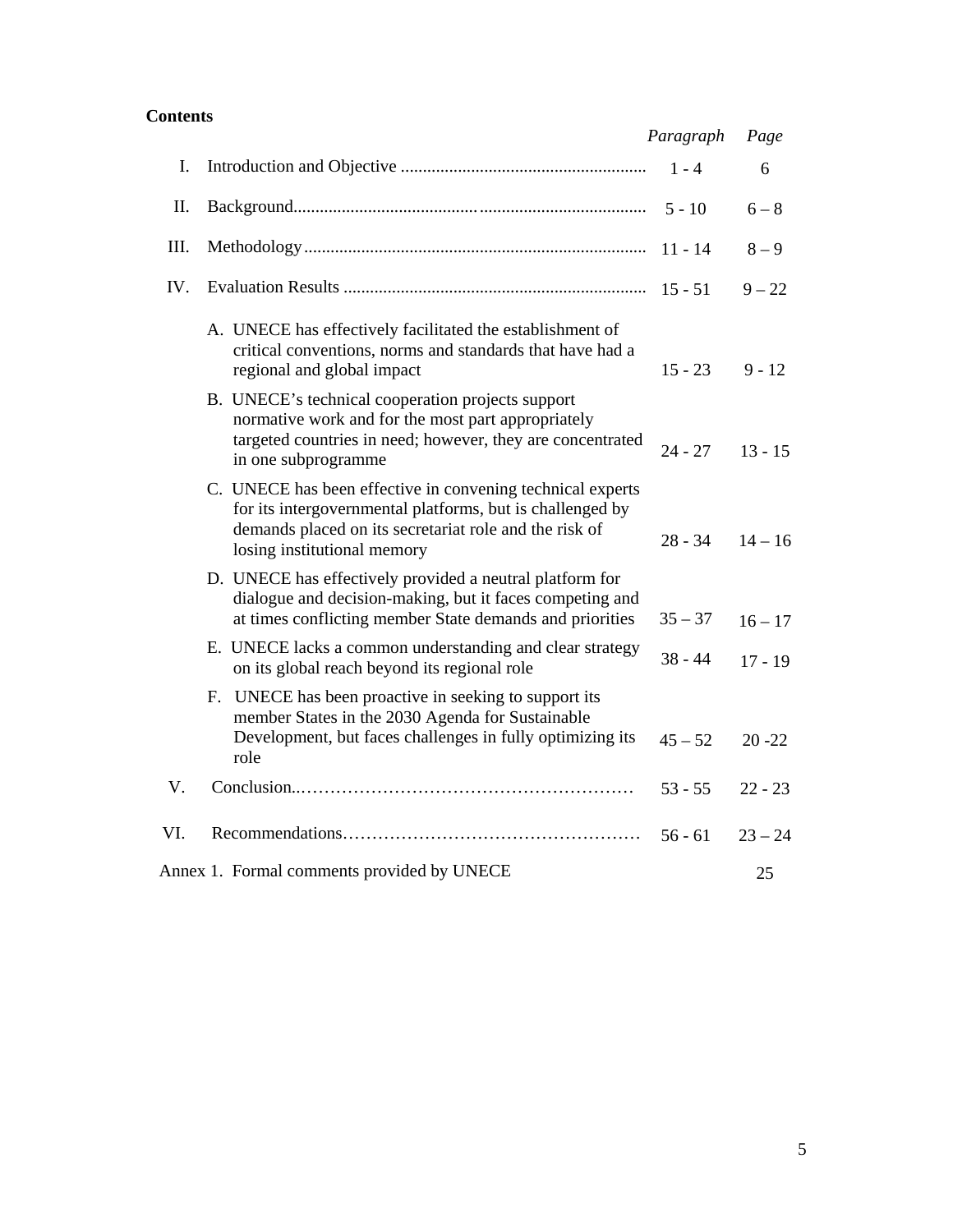## **I. Introduction and objective**

1. The Inspection and Evaluation Division of the Office of Internal Oversight Services (OIOS-IED) identified the United Nations Economic Commission for Europe (UNECE) for evaluation on the basis of a risk assessment undertaken by OIOS to identify Secretariat programme evaluation priorities. The Committee for Programme and Coordination (CPC) selected the programme evaluation of UNECE for consideration at its 57th session, in June  $2017<sup>1</sup>$ . The General Assembly endorsed the selection in its resolution A/RES/70/8.

2. The general frame of reference for OIOS is set out in General Assembly resolutions 48/218 B, 54/244 and 59/272, as well as ST/SGB/273, which authorizes OIOS to initiate, carry out and report on any action that it considers necessary to fulfil its responsibilities. OIOS evaluation is provided for in the Regulations and Rules Governing Programme Planning, the Programme Aspects of the Budget, the Monitoring of Implementation and the Methods of Evaluation<sup>2</sup>.

3. The overall evaluation objective was to determine, as systematically and objectively as possible, the relevance and effectiveness of UNECE's work, and the extent to which it is prepared to support member States in the post-2015 development agenda. The evaluation topic emerged from a programme level risk assessment described in detail in the evaluation inception paper.<sup>3</sup> The evaluation has been conducted in conformity with the norms and standards of the United Nations Evaluation Group (UNEG).

4. The UNECE Secretariat management comments were sought on the draft report and taken into account in the preparation of the final report. The formal UNECE response is included in the annex.

# **II. Background**

## *Mandate, governance and organizational structure*

5. The Economic Commission for Europe (UNECE) was created on 28 March 1947 by resolution 36 (IV) of the Economic and Social Council (ECOSOC) to support post-war reconstruction and promote the integration and economic cooperation of European countries. At the outset, UNECE was composed of 18 member States from Europe plus the United States. In the next 30 years, Canada, Cyprus and 13 more European countries joined the organization, and between 1991 and 1995, membership increased by 21 more countries from Eastern Europe, the Caucus and Central Asia (EECCA). Two further additions in the last fifteen years have brought the final count to 56 member States. UNECE's membership is diverse, spanning countries with very high, high and medium human development.<sup>4</sup>

6. The main objective of UNECE is to pursue sustainable development and regional cooperation and integration through three interrelated functions:<sup>5</sup>

<sup>-</sup><sup>1</sup> Report of the Committee for Programme and Coordination, Fifth-fifth session,  $A/70/16$ , June 2015. 2 ST/SGB/2000/8; Regulation 7.1.

<sup>3</sup> IED-15-003, OIOS-IED Inception Paper: Programme Evaluation of the United Nations Economic Commission for Europe, 26 June 2015.

<sup>4 2015</sup> Human Development Index, UNDP. http://hdr.undp.org/en/countries.

<sup>5</sup> A/69/6 (Sect 20), A/70/6 (Sect 20).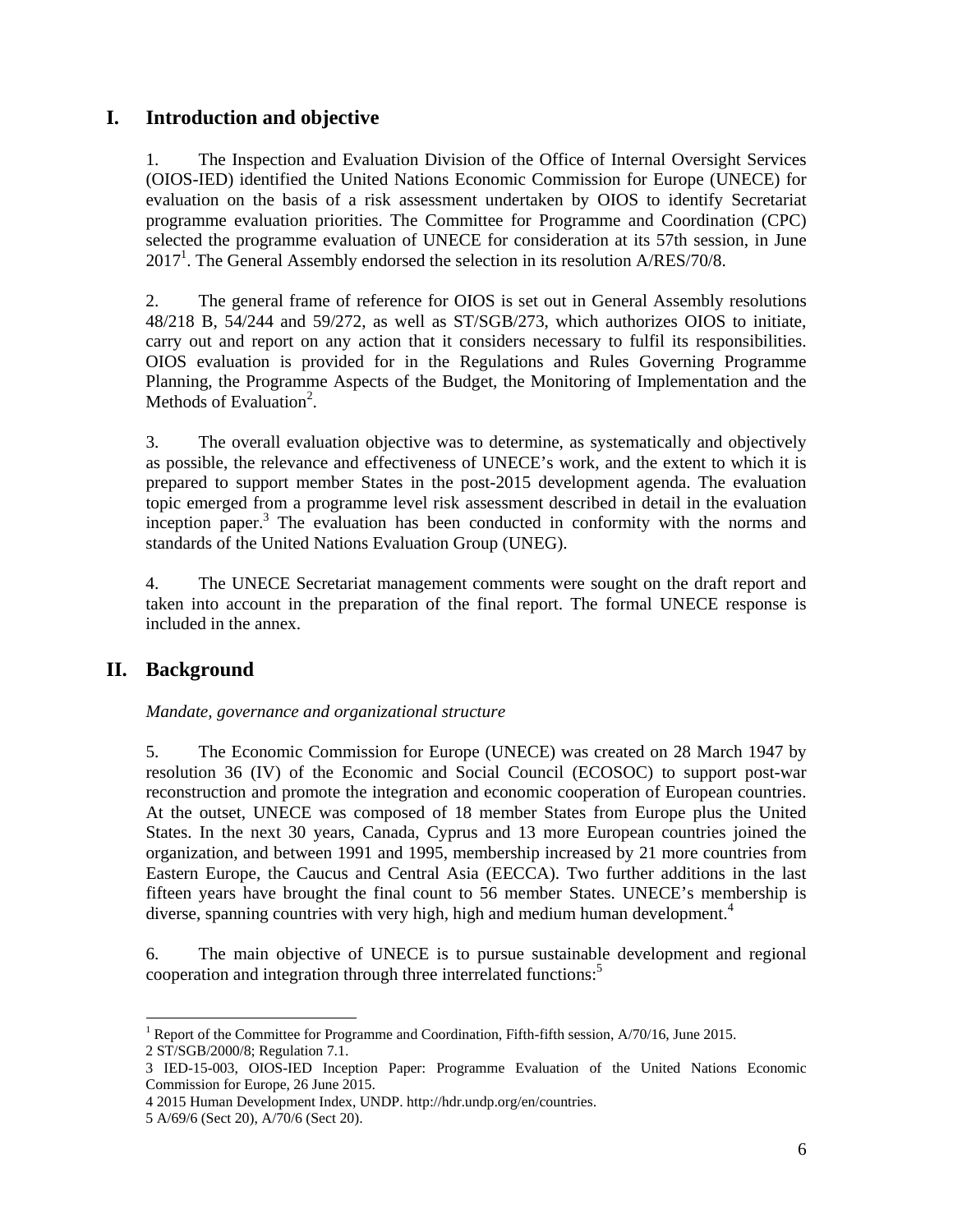- a) **Policy dialogue** provides a neutral platform for dialogue on economic, social and environmental issues;
- b) **Normative work** facilitates the development and negotiation of new norms, standards and conventions; and
- c) **Technical cooperation** promotes the integration of member countries to the world economy.

7. UNECE is ruled by terms of reference and rules of procedure revised in 2009.<sup>6</sup> It is governed by the Economic Commission for Europe,<sup>7</sup> which meets on a biennial basis. Between these sessions, review and guidance of the intergovernmental sectoral committees and implementation of the UNECE's Secretariat programme of work is exercised on behalf of the Commission by the Executive Committee (EXCOM).

8. Eight sectoral committees act as governing bodies for UNECE's eight subprogrammes.<sup>8</sup> The UNECE secretariat services these committees as well as the committees' subsidiary bodies. The eight committees are:

- i. The Inland Transport Committee;
- ii. The Committee on Environmental Policy;
- iii. The Conference of European Statisticians;
- iv. The Committee on Forests and the Forest Industry;
- v. The Committee on Innovation, Competitiveness and Public Private Partnerships;
- vi. The Committee on Sustainable Energy;
- vii. The Committee on Housing and Land Management; and
- viii. The Steering Committee on Trade Capacity and Standards.

9. The UNECE Secretariat is located in Geneva, Switzerland. For the 2014-2015 biennium, it had a total of 313 staff members. It is comprised of an Office of the Executive Secretary and eight substantive subprogrammes implemented by six divisions shown in Table 1.

| Subprogramme                         | <b>Division</b>                |  |
|--------------------------------------|--------------------------------|--|
| Environment                          | Environment                    |  |
| <b>Transport</b>                     | Sustainable Transport          |  |
| <b>Statistics</b>                    | Statistical                    |  |
| Sustainable Energy                   | Sustainable Energy             |  |
| Housing and Land Management          | Forest, Land and Housing       |  |
| Forestry and Timber                  |                                |  |
| Economic Cooperation and Integration | Economic Cooperation and Trade |  |
| Trade                                |                                |  |

**Table 1: Subprogrammes and Divisions in UNECE** 

*Source: UNECE website* 

#### *Resources*

-

10. The UNECE's projected resources for the 2014-2015 biennium amounted to USD 81.6 million, with 92 per cent from the RB. This represents a decrease in total planned resources from the previous biennium, attributable to decreases of 20 per cent and 2.6 per cent in the United Nations Development Account (UNDA) and the Regular Programme of

<sup>6</sup> E/ECE/778/Rev.5

<sup>7</sup> Otherwise known as "the Commission."

<sup>8</sup> Environmental and Transport Conventions have their own governing bodies.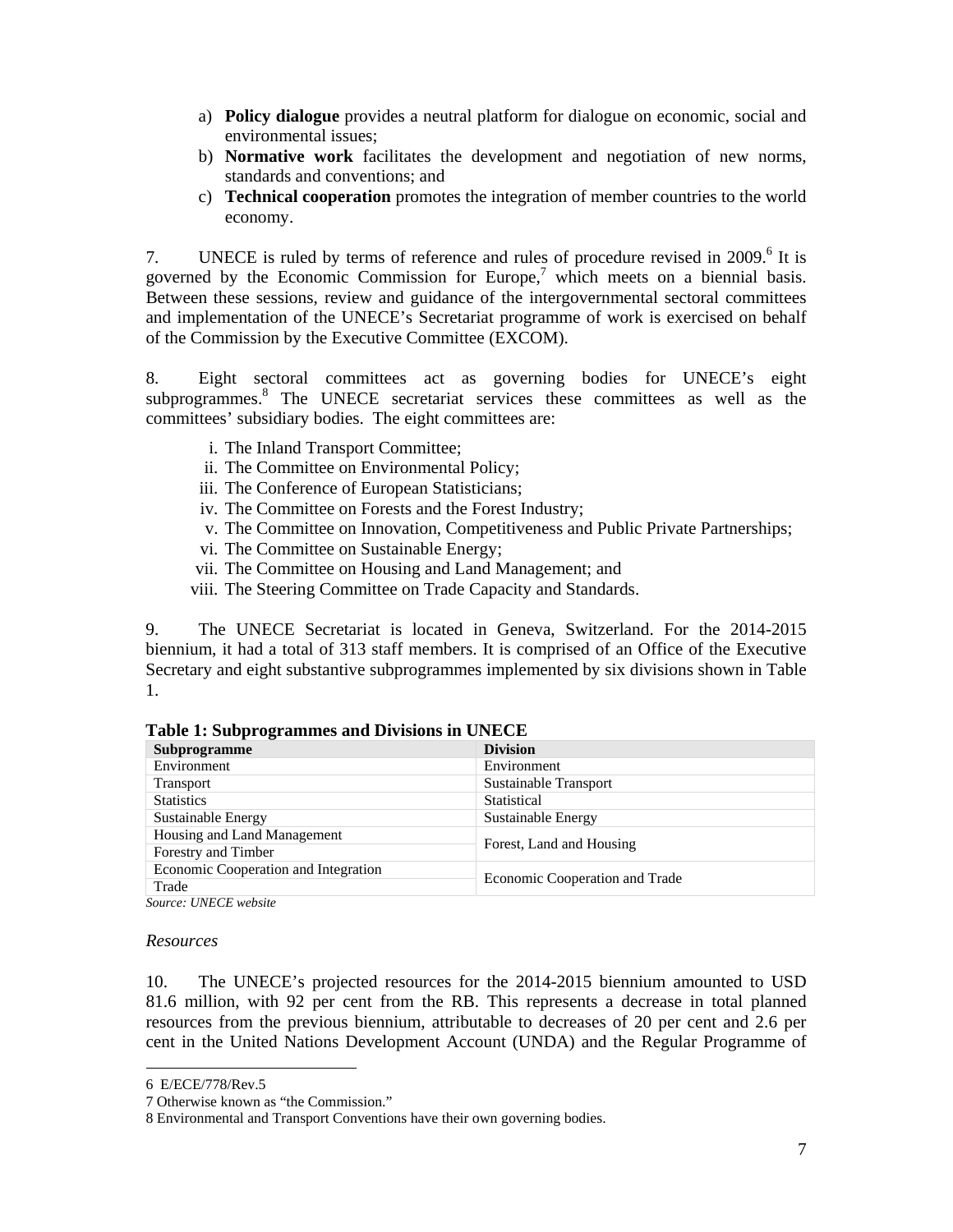Technical Cooperation (RPTC) respectively. Figure 1 shows planned resources for the last three biennia.



**Figure 1: UNECE biennium budgets, 2010-2015 (millions of United States dollars)** 

*Source: UNECE* 

# **III. Methodology**

11. The time frame for the evaluation was primarily 2012-2015. Selective data and information from earlier years were also reviewed to support the analysis of particular thematic issues.

12. The evaluation employed the following combination of qualitative and quantitative data collection methods. All evaluation results are based on a triangulation of multiple data sources.

- i. **Document review**: review of a sample of key documents, including: strategic frameworks; budgets and programme documents; EXCOM minutes; sectoral committee meeting reports; technical cooperation project documents; audit and evaluation documents; and documents related to the sustainable development agenda.
- ii. **Interviews**: 87 semi-structured interviews with a non-random sample of UNECE management and staff; representatives of member States and partner organizations, including other United Nations entities; intergovernmental organizations; the European Commission and the Organisation for Economic Cooperation and Development (OECD).
- iii. **Surveys:** three self-administered web-based surveys of sectoral committee members, member States and UNECE staff.<sup>9</sup>

<sup>-</sup>9 OIOS conducted the surveys in September and October 2015. The staff survey was sent to all 313 P and G level staff, consultants and interns. A total of 176 staff responded, for a 56 per cent response rate. The sectoral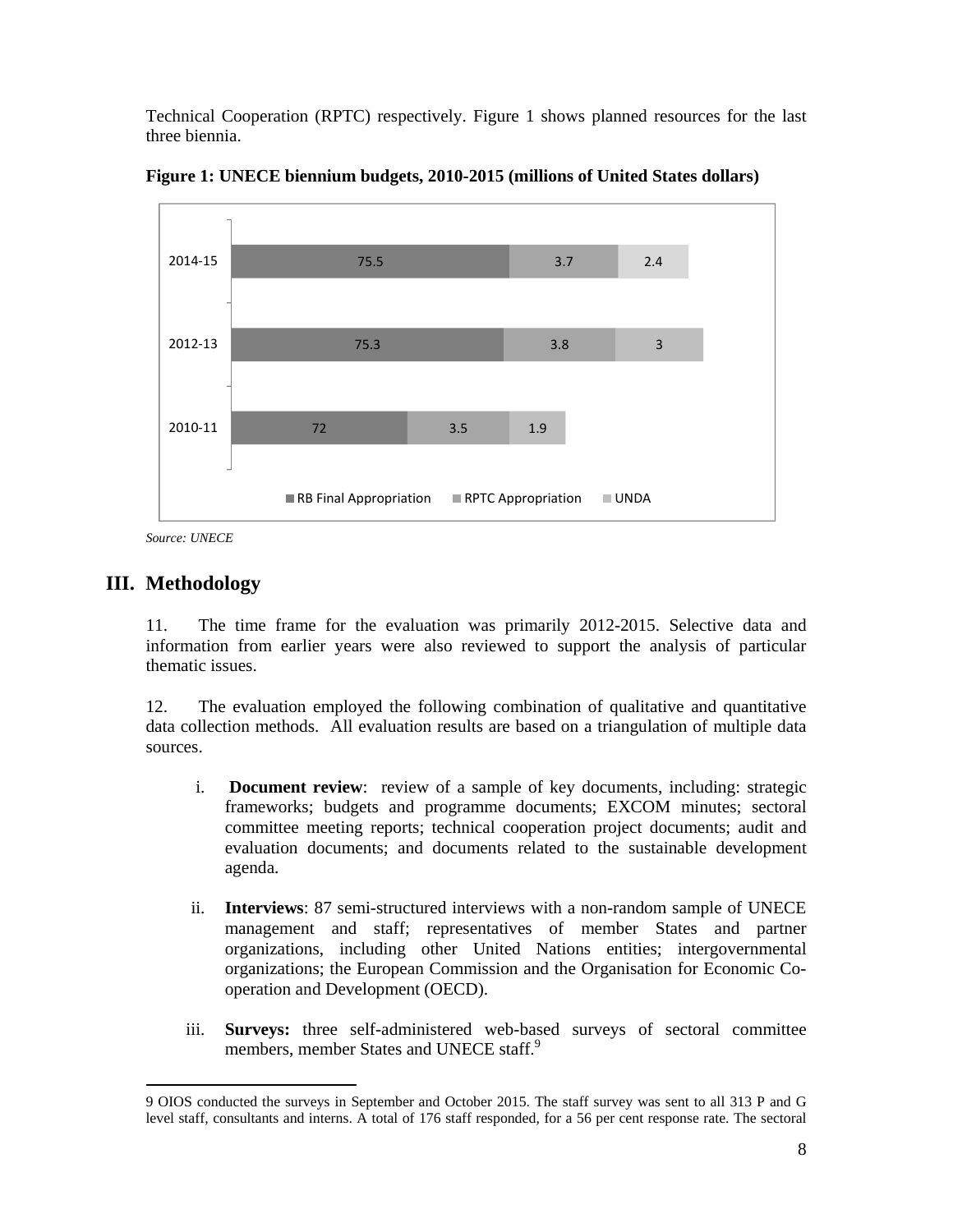- iv. **Direct observation:** of two EXCOM meetings through videoconference, October and November 2015; an annual session of a sectoral Committee (Committee on Environmental Policy) in Geneva, October 2015; and the Economic Forum and Governing Council of the Special Programme for Economies of Central Asia (SPECA) in Tajikistan, November 2015;
- v. **Case studies**: in-depth studies of nine UNECE areas of work.<sup>10</sup> OIOS based its selection on predefined criteria<sup>11</sup> and in consultation with the relevant UNECE Divisions. Each case study included a variety of data collection methods including interviews with government representatives; members of committees and/or working groups and other individuals from the private sector or civil society; short surveys of relevant stakeholders; focused email questionnaires and document reviews.
- vi. **Missions:** to UNECE headquarters in Geneva; European Union headquarters in Brussels; OECD and other international organizations in Paris; and Dushanbe, Tajikistan.

13. The evaluation data collection was limited by the low response rate of the member State survey.

14. OIOS consulted the UNECE Secretariat during the conduct of the evaluation and expresses its gratitude for its cooperation and assistance.

## **IV. Evaluation Results**

#### **A. UNECE has effectively facilitated the establishment of critical conventions, norms and standards that have had a regional and global impact**

*UNECE has effectively supported the negotiation of legally binding instruments and the development of standards* 

15. Since its creation UNECE has played a key role in the negotiation of 74 legally binding international instruments<sup>12</sup> in the areas of transport (58) and the environment (16). It has facilitated the development of hundreds of voluntary standards, classifications, action plans and recommendations, as shown in Table 2.

committee survey was sent to 464 current members of the eight sectoral committees based on lists provided by focal points from each Division. A total of 100 responded, for a 24 per cent response rate. The survey of member States was sent to the 56 Geneva based missions plus the European Union. Eight delegates responded, for a 14 per cent response rate.

<sup>10</sup> Each UNECE subprogramme includes "areas of work." One from each subprogramme (and two from Transport) were selected as case studies. They were: Air pollution; Road safety; Inland water transport; Sustainable housing and real estate markets; Data, monitoring, and assessment to influence policy dialogue in forestry; Innovation and competitiveness; Gas; Trade facilitation and electronic business; and Social and demographic statistics. The case study analyses were integrated into the evaluation results as an additional source of evidence

<sup>11</sup> Case study selection criteria included: coverage of all subprogrammes; resources; substantial work to date); global vs. regional focus and possibility of observing meetings.

<sup>12</sup> These include Conventions, Protocols and Agreements but does not consider the 136 legally binding vehicle regulations annexed to the Agreement concerning the Adoption of Uniform Technical Prescriptions for Wheeled Vehicles.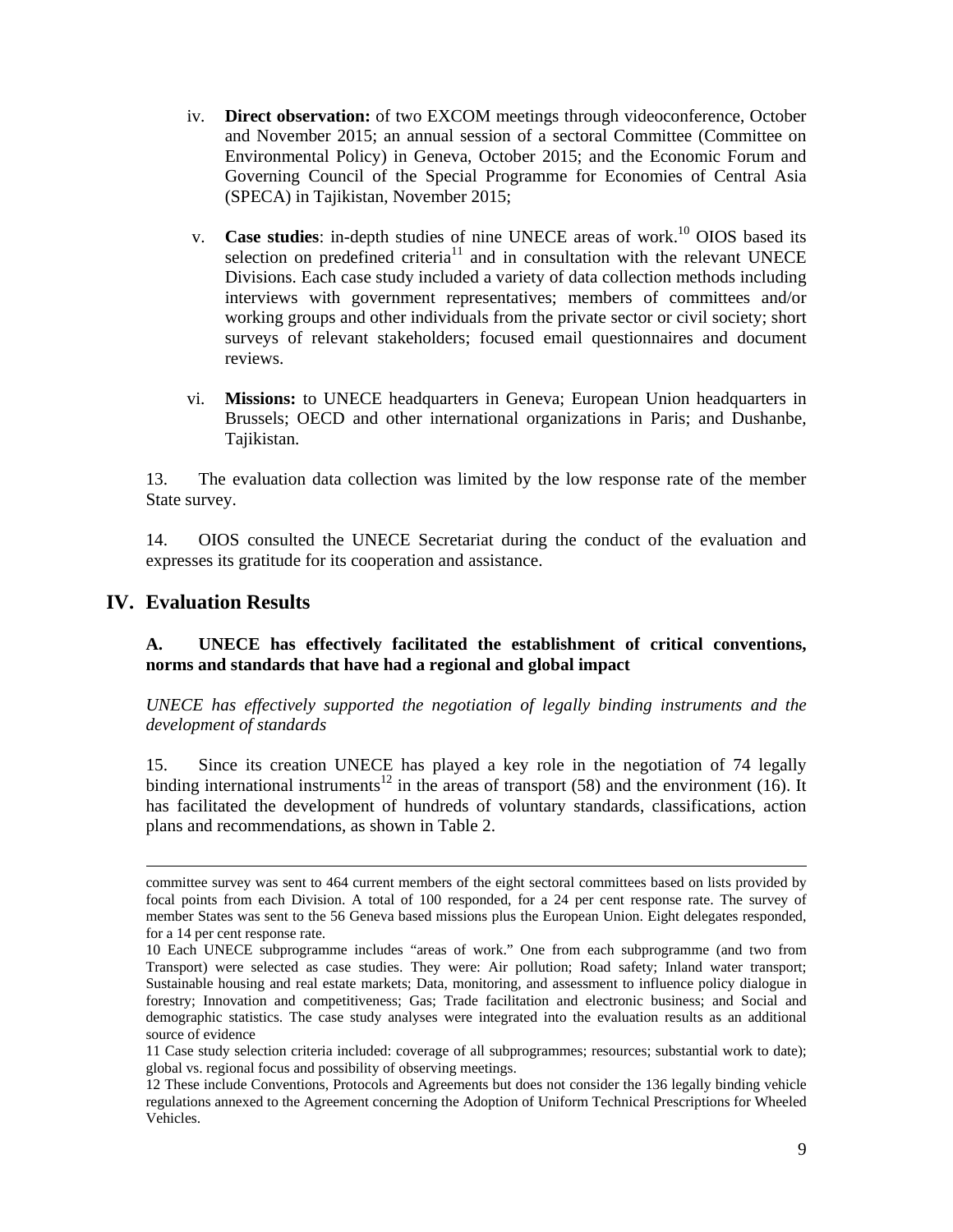| conventions, agreements and protocols          |                      |                                                                                                            |        |  |
|------------------------------------------------|----------------------|------------------------------------------------------------------------------------------------------------|--------|--|
| Subprogramme                                   | Output               | <b>Examples</b>                                                                                            | #      |  |
| Environment                                    | Convention           | Convention on Long-Range Transboundary Air Pollution                                                       | 5      |  |
| Environment                                    | Protocol             | Protocol on Persistent Organic Pollutants (POPs)                                                           | 11     |  |
| Transport                                      | Convention           | Customs Convention on the International Transport of<br>Goods under Cover of TIR Carnets. (TIR Convention) |        |  |
| Transport                                      | Agreement            | Agreement concerning the Adoption of Uniform Technical<br>Prescriptions for Wheeled Vehicles               | 58     |  |
|                                                |                      | Non legally binding<br>standards, classifications, action plans and recommendations                        |        |  |
| <b>Statistics</b>                              |                      | Fundamental Principles of Official Statistics                                                              | $<$ 30 |  |
| Trade                                          | Standard             | Standard concerning the marketing and quality control of<br>apples                                         | <100   |  |
| <b>Economic Cooperation</b><br>and Integration |                      | UNECE PPP Standard for Healthcare Policy <sup>13</sup>                                                     | 9      |  |
| Transport                                      |                      | Globally harmonized system of classification and labelling<br>of chemicals (GHS)                           | 1      |  |
| Sustainable Energy                             | Classification       | UN Framework Classification for Fossil Energy and Mineral<br>Reserves (UNFC)                               | 1      |  |
| Forestry and Timber                            | <b>Action Plan</b>   | Rovaniemi Action Plan for the Forest Sector                                                                | 1      |  |
| Housing                                        |                      | Geneva UN Charter on Sustainable Housing                                                                   | 1      |  |
| <b>Sustainable Energy</b>                      | Recommendation       | Carbon Structure and Storage (CCS) and CCS for Enhanced<br>Oil Recovery (EOR) in a Post-Kyoto Agreement    | 15     |  |
| Trade                                          | Recommendation       | No. 3 - Code for the Representation of Names of Countries                                                  | 40     |  |
| Sustainable Energy                             | <b>Best Practice</b> | Guidance for Effective Methane Drainage and Use in Coal<br>Mines                                           |        |  |

#### **Table 2: UNECE outputs, by subprogramme, 1948-2016 Legally binding**

*Source: Compendium of Legal Instrument, Norms and Standards, UNECE, 2015.* 

16. UNECE is positively recognized in playing this important role. In surveys, 82 per cent of sectoral committee members and 88 per cent of staff rated UNECE as effective in helping to develop standards and technical recommendations. Similarly, 72 per cent of sectoral committee members and 81 per cent of staff rated UNECE as effective in the development of legally binding regulations, standards and technical recommendations. All eight member State representatives who responded to the survey concurred that UNECE was successful in helping to negotiate legally binding instruments.

## *UNECE has also been effective in servicing conventions*

17. UNECE has significant experience in the servicing and administration of legally binding conventions. At a practical level, this requires: sustaining a network of convention bodies, such as implementation committees and working groups; organizing meetings and sessions; preparing documents, agendas and reports; and collecting and disseminating information between participants. Servicing conventions has meant ensuring that legal

<sup>13</sup> In the public review phase.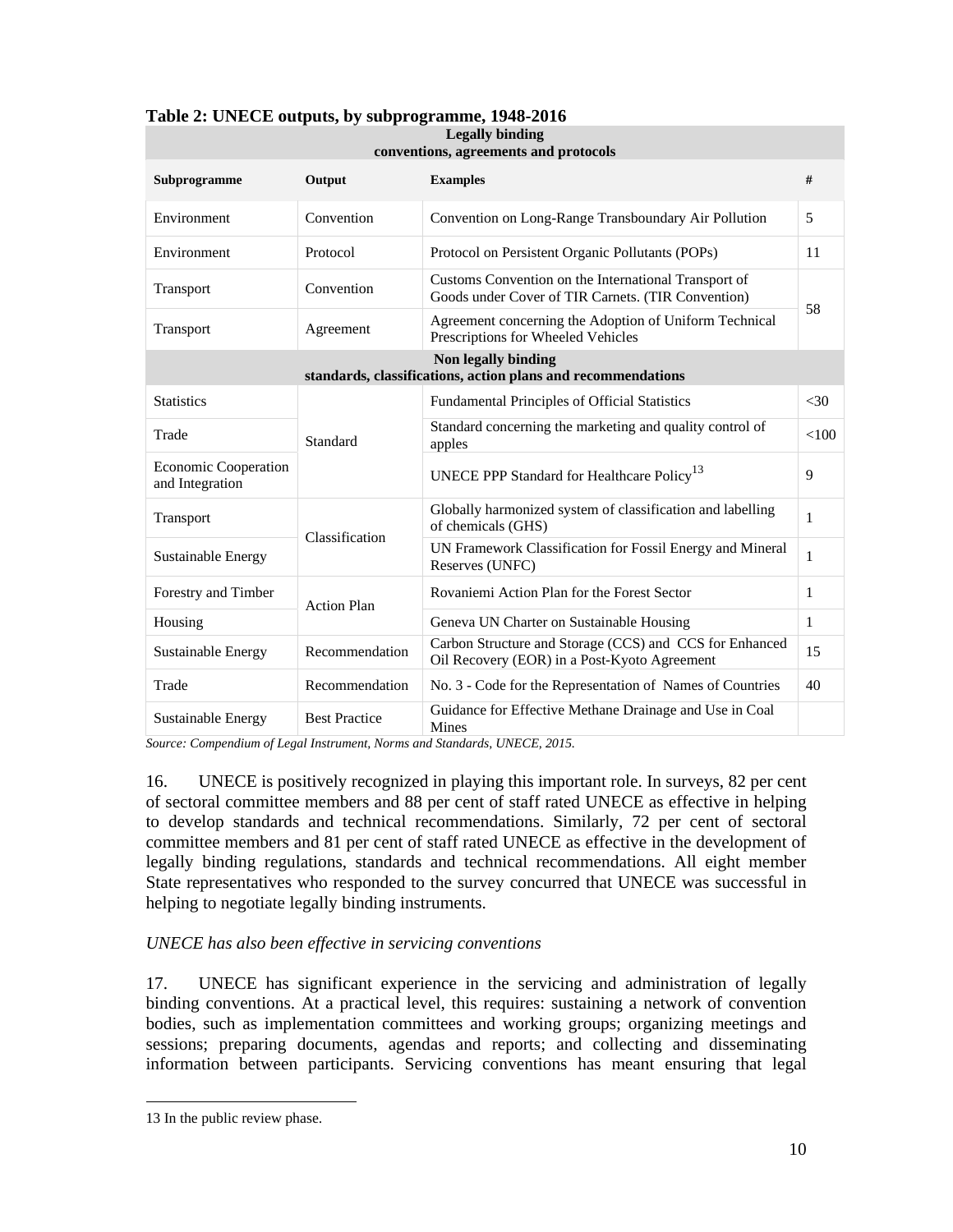instruments evolve and stay up-to-date and seeking further ratifications when appropriate, which is crucial to maintain their continued relevance.

18. The need to ensure that legal instruments stay up-to-date is particularly important in the environment and transport, two spheres where scientific and technical advances compelled adjustments to agreements negotiated years or decades earlier. In the environment, this has taken the form of protocols to conventions, or "soft-law" voluntary recommendations and resolutions based on new developments and good practices. For example, the Convention on Long-Range Transboundary Air Pollution was originally signed in 1979, but since then UNECE has facilitated the negotiation of additional protocols addressing the emissions of eight specific air pollutants. In transport, for example, UNECE's Working Party on Road Traffic Safety and the World Forum for the Harmonization of Vehicle Regulations has continued to update conventions negotiated many decades ago. In vehicle regulations, there have been 136 new regulations since the agreement was reached in 1959. These regulations have addressed issues that evolve through time, such as automotive brakes or safety belts.

19. Keeping Conventions relevant also involves obtaining new ratifications, which has been challenging. In 2014-2015, UNECE achieved its target of new ratifications for two out of six conventions or protocols.<sup>14</sup> In the environment, for example, UNECE's multilateral environmental agreements (MEAs) reached a peak of new ratifications in 2009, but the trend has been on the decline in subsequent years.<sup>15</sup>

*UNECE's conventions have contributed to positive impacts in global public health and safety, democracy and cross-border trade* 

20. Table 3 shows examples of UNECE Conventions that have resulted in positive global outcomes.

| <b>Convention</b>                                                                                                          | <b>Positive outcome</b>                                                                                      |
|----------------------------------------------------------------------------------------------------------------------------|--------------------------------------------------------------------------------------------------------------|
| Agreement concerning the adoption of uniform<br>technical prescriptions for wheeled vehicles,<br>equipment and parts, 1958 | Enhanced safety for car occupants and pedestrians;<br>reduced emission and fuel consumption from<br>vehicles |
| TIR Convention, 1975                                                                                                       | More efficient cross-border trade                                                                            |
| Aarhus Convention, 2001                                                                                                    | Enhanced public access to environmental information                                                          |
| CLRTAP, 1979 <sup>16</sup>                                                                                                 | Reductions of airborne emissions in the UNECE<br>region                                                      |

**Table 3: Examples of positive global outcomes resulting from UNECE conventions** 

*Source: varied<sup>17</sup>*

<sup>14</sup> OIOS analysis based on targets in UNECE/CEP/2014/4 and updated list of ratifications in treaties.un.org. 15 UNECE/CEP/2014/16, p.17.

<sup>16</sup> In recent data, the UNECE region has seen decreasing emissions in the range of 70 per cent to 18 per cent. 17 Slechten and Veradi (2014), Measuring the impact of multiple air-pollution agreements on global CO2 emissions. El Beyrouty and Tessler (2014). Economic Competitiveness gains from the adoption of best practices in intermodal maritime and road transport in the Americas. Report of the Special Rapporteur on the issue of human rights obligations relating to the enjoyment of a safe, clean, healthy and sustainable environment. A/HRC/31/53.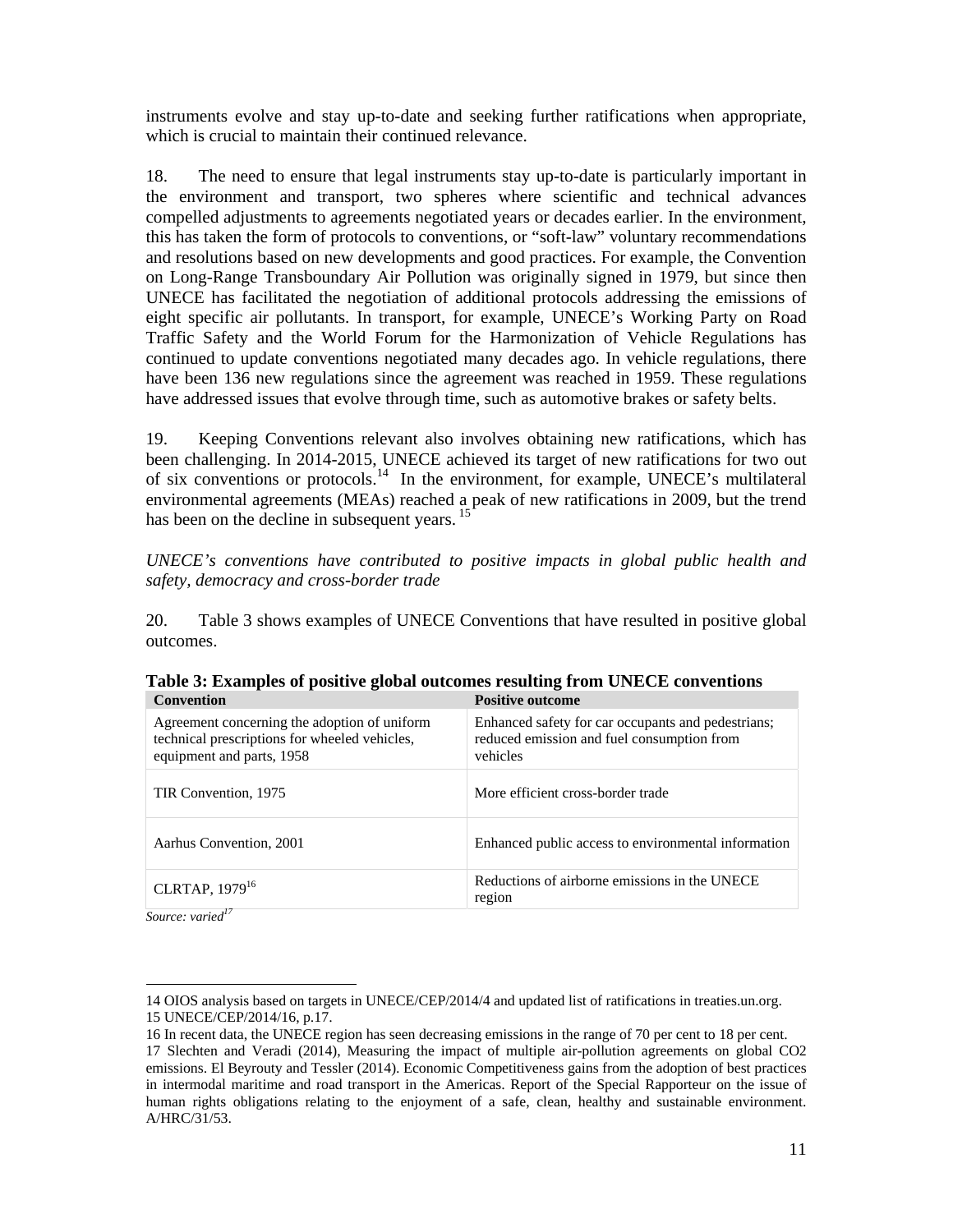21. In the wider scheme of international legal frameworks, UNECE's conventions and agreements have influenced other regional and global instruments such as European Union Directives. In environment, the Water Convention influenced the EU Water Framework Directive.<sup>18</sup> In transport, the Agreements on the International Carriage of Dangerous Goods by Road (ADR) and by Inland Waterway (ADN) were integrated into the EU Directive on the Transport of Dangerous Goods, and the rules set out by the ADR and the ADN were extended to national transport operations in all EU countries.<sup>19</sup> Environmental conventions have inspired the normative content of international instruments such as the UNECE 1998 Aarhus Protocol on Heavy Metals, which influenced the Minamata Convention.

22. With the exception of environmental conventions, UNECE does not systematically monitor and report on the use and impacts of its conventions, norms and standards. It adopts an informal approach for communicating to the general public how its work affects the daily life of citizens in its web section on 'how we impact your daily life'.

## *The use of UNECE non-legally binding products was generally high*

23. UNECE's voluntary products, such as standards, classifications, action plans, charters and recommendations, are public goods that member States and non-state actors can use if they find them valuable. Overall, 73 per cent of sectoral committee member survey respondents indicated that in the past five years their country had used one of these UNECE products. The case studies provided examples of products used, these included: The Trade Facilitation Implementation Guide; the Rovaniemi Action Plan and the Consolidated Resolution on Road Traffic. In the context of the statistics case study, all seven national officials from National Statistics Offices (NSO) confirmed that their country had used the Recommendations for the Census of Population and Housing.

#### **B. UNECE's technical cooperation projects support normative work and for the most part appropriately targeted countries in need; however, they are concentrated in one subprogramme**

*Overall technical cooperation supports UNECE's normative work but project budgets are concentrated in the environment* 

24. UNECE's technical cooperation activities aim to improve governments' capacity to implement UNECE legal instruments, norms, standards and regulations as in the UNECE Technical Cooperation Strategy.<sup>20</sup> An OIOS review of 56 technical cooperation projects in the period from 2006 to  $2015^{21}$  confirmed that a majority (38 of 56) of projects broadly supported the development or implementation of UNECE's normative framework. A portion of these projects (21) directly made the link with a specific UNECE convention, norm or standard. This is particularly the case in environment where out of 17 projects, 13 were supporting the implementation of one of UNECE's environmental conventions or protocols.

<sup>18</sup> Blundell, The Influence of Aarhus on Domestic and EU Law: Access to Information. 2013.

<sup>19</sup> Directive 2008/68/ (5).

<sup>20</sup> E/ECE/1447/Add.2.

<sup>21</sup> All projects with a start or end date within 2010-2015 in UNECE's Project Monitoring Tool were included in the analysis. The review comprised all extra-budgetary projects appearing in UNECE's Project Monitoring Tool (PMT) with a Technical Cooperation Project Form.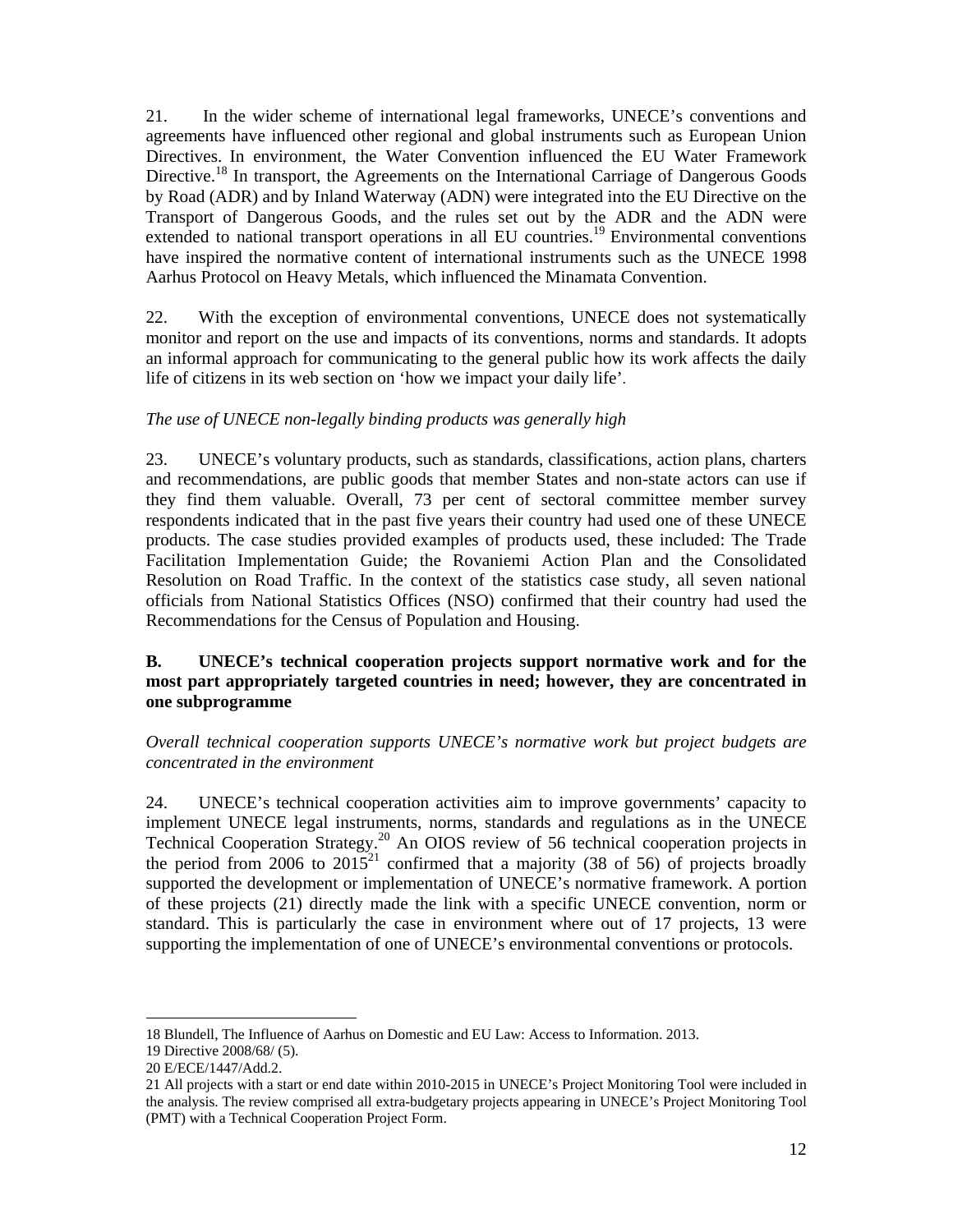25. The environment subprogramme commanded a majority of technical cooperation extrabudgetary expenditures (69 per cent), while other subprogrammes such as housing and energy accounted for approximately 2 per cent each. The variety of thematic areas covered by UNECE, and its limited technical cooperation budget, has implied a wide dispersal of funds and many smaller budget projects. Of the 56 projects reviewed, 41 per cent had a budget of 100,000 or less. For example, agricultural quality standards, which number more than 100, had one technical cooperation project in support of their implementation. A review of data from the Integrated Management and Document Information System (IMDIS) showed that only seven per cent of UNECE outputs and 16 per cent of UNECE staff work months were devoted to technical cooperation in 2014-2015.

#### *UNECE's technical cooperation had, for the most part, appropriately targeted the less developed transition economies in its region*

26. UNECE's target countries for technical cooperation are "transition economies."<sup>22</sup> Within transition economies, there is a wide range of economic development.<sup>23</sup> The review of information on projects and activities funded from extra-budgetary resources and activities funded from extra-budgetary resources and provided on PMT revealed the majority have focused on the group of transition, non-EU countries.<sup>24</sup> As shown in Table 4, the four less developed countries of the UNECE region<sup>25</sup> were among the most often serviced by UNECE's technical cooperation activities. UNECE states that its technical cooperation is demand driven,<sup>26</sup> which might explain why Belarus and Kazakhstan, which are not among the poorest, were those most often targeted. Comparatively, other countries in the low to middle-income bracket, such as Armenia, Georgia and Ukraine, were less represented in UNECE technical cooperation projects. Most committee members and staff surveyed (78 per cent and 84 per cent respectively) indicated that UNECE had targeted the countries most in need in the region.

<sup>22</sup> A/68/6 (Sect 20), A/70/6 (Sect. 20), E/ECE/1447/Add.2.Transition economies are moving from a central planning to a market economy. Twenty-five UNECE member States fall under this category. 23 Of the 26 transition economies, 11 have joined the European Union.

<sup>24</sup> There was one support project to a non-transition country.

<sup>25</sup> Based on UNDP and World Bank rankings.

<sup>26</sup> E/ECE/1447/Add.2.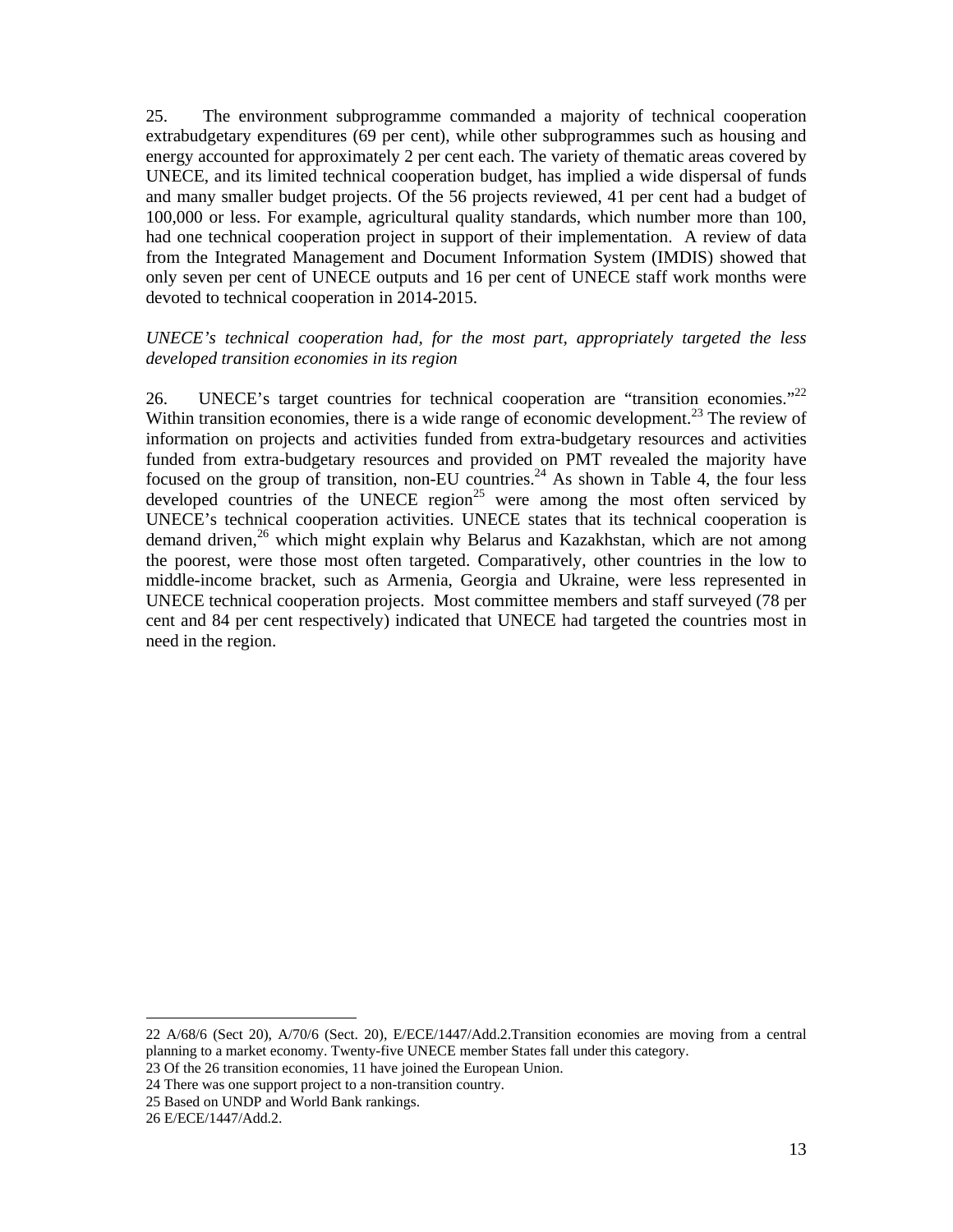|               | Table 4: From 2006 to 2017, out of 56 technical cooperation projects, the four less   |                               |  |  |
|---------------|---------------------------------------------------------------------------------------|-------------------------------|--|--|
|               | developed transition economies had among the highest number of projects <sup>27</sup> |                               |  |  |
| $\sim$ $\sim$ |                                                                                       | ונתו והיום ונים ומתוחדות ונים |  |  |

| Country        | <b>Involvement</b><br>in a TC<br><b>Project</b> | <b>UNDP Human Development Index</b><br>(HDI) <sup>28</sup> | <b>World Bank Income</b><br>ranking $^{29}$ |
|----------------|-------------------------------------------------|------------------------------------------------------------|---------------------------------------------|
|                |                                                 |                                                            |                                             |
| <b>Belarus</b> | 12                                              | High Human Development Index                               | Upper Middle Income                         |
| Kazakhstan     | 11                                              | High Human Development Index                               | <b>Upper Middle Income</b>                  |
| Kyrgyzstan     | 11                                              | <b>Medium Human Development Index</b>                      | <b>Low Middle Income</b>                    |
| Tajikistan     | 10                                              | <b>Medium Human Development Index</b>                      | <b>Low Middle Income</b>                    |
| Turkmenistan   | 9                                               | Medium Human Development Index                             | <b>Upper Middle Income</b>                  |
| Uzbekistan     | 8                                               | <b>Medium Human Development Index</b>                      | <b>Low Middle Income</b>                    |
| Moldova        | 8                                               | <b>Medium Human Development Index</b>                      | <b>Low Middle Income</b>                    |
| Azerbaijan     | 8                                               | High Human Development Index                               | Upper Middle Income                         |
| Georgia        | 6                                               | High Human Development Index                               | Low Middle Income                           |
| Armenia        | 5                                               | High Human Development Index                               | Low Middle Income                           |
| Ukraine        | 4                                               | High Human Development Index                               | Low Middle Income                           |
| Russia         | 5                                               | High Human Development Index                               | <b>Upper Middle Income</b>                  |

*Source: UNECE's Project Monitoring Tool (PMT).* 

27. UNECE contributes to the United Nations Development Assistance Framework (UNDAF) in all 17 countries in the UNECE region.

#### **C. UNECE has been effective in convening technical experts for its intergovernmental platforms, but is challenged by demands placed on its secretariat role and the risk of losing institutional memory**

*UNECE has successfully summoned relevant technical expertise to develop its key outputs, effectively navigating extensive secretariat machinery in the process* 

28. As discussed in Result A, UNECE has effectively facilitated critical norms, standards and conventions, which it has done through its ability to convene and guide the discussions and decisions of global experts on the sectors it works in. Some of the expert committees it services in this regard have been in existence for more than 50 years, and UNECE has acquired a rich history of institutional knowledge and expertise in their work. Servicing of committees is one of the major activities of UNECE, and it generally does this very effectively. In the 2014-2015 biennium, it produced 1,224 parliamentary documents and serviced 1,772 meetings. This is the second largest volume of secretariat services in the United Nations Secretariat.<sup>30</sup> Furthermore, as noted in the JIU report (JIU/REP/2015/3), for 2010-2014, a large majority (81 per cent) of UNECE outputs consisted of documents and servicing meetings.

29. Overall, members of sectoral committees rated UNECE high in performing its secretariat role. A large majority of respondents to the sectoral committee survey (89 per cent) rated the secretariat support provided by UNECE as excellent or good. More specifically, a majority (80 per cent or more) rated that support excellent or good on the quality and timeliness of information provided, the responsiveness of staff and the servicing of meetings.

<sup>27</sup> A country was included if it was mentioned specifically in the project form.

<sup>28</sup> http://hdr.undp.org/en/content/human-development-index-hdi.

<sup>29</sup> http://data.worldbank.org/news/new-country-classifications-2015.

<sup>30</sup> The Office of the High Commission for Human Rights (OHCHR) is the first. JIU/REP/2015/3.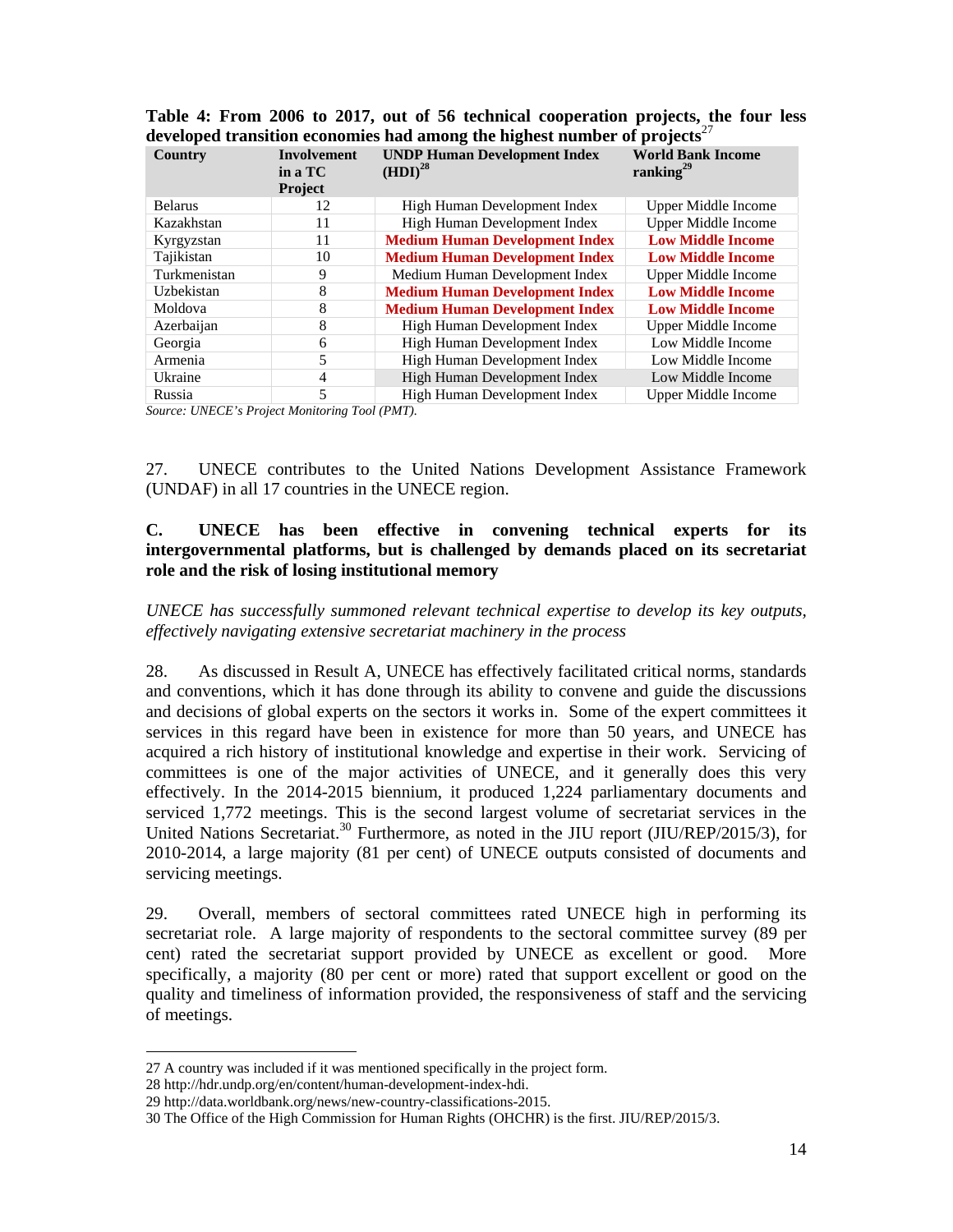30. OIOS also observed efficient servicing of meetings of the Committee on Environmental Policy and the Special Programme for the Economies of Central Asia (SPECA) as just two examples of UNECE's secretariat work. During these meetings, UNECE Secretariat staff presented papers to facilitate discussion, responded to questions, and neutrally guided some points in the discussion. This was also observed during two meetings of the Executive Committee, in which UNECE staff were responsive to the needs of Committee members.

31. More in-depth case study analyses of UNECE's work with a sample of experts revealed a positive level of satisfaction among committee members. For the Conference of European Statisticians, all eight stakeholders interviewed rated UNECE effectiveness high in serving this role. Similarly, all eight noted that a relatively small team from the Statistics Division managed the work of the committee and its working groups and task forces in a timely and high quality manner. For Working Party 1 of the Inland Transport Committee, two-thirds of working group members interviewed commended the relevance of UNECE's work in supporting this expert group, noting that it was the only permanent intergovernmental body dealing with this important issue. Members of the Committee on Sustainable Energy also noted that, on gas, UNECE does an excellent job in facilitating Member State access to pools of expert knowledge on the topic.

32. UNECE risks losing its strong capacity to service these expert committees if the institutional knowledge and lessons for doing so is not captured and shared within the organization. UNECE staff members tend to stay with the organization for a relatively long period of time – on average more than 10 years - thus accumulating significant experience. Thirteen per cent of UNECE staff are expected to retire within the next five years, including nearly all of its senior leadership.<sup>31</sup> OIOS could not identify any systematic knowledge management mechanism for capturing, storing, sharing and integrating knowledge and lessons into how UNECE does its work. Less than half of UNECE staff survey respondents (40 per cent) stated that UNECE is effective in integrating lessons learned into programme planning.

## *UNECE's need to service numerous thematic committees has placed heavy demands on its staff and hindered cross-sectoral collaboration*

33. The significant demands placed on UNECE staff by servicing committees, combined with the need to work in these distinct and highly specialized bodies, has been perceived by staff in interviews and surveys as negatively affecting their ability to be more innovative and flexible, as well as their ability to work across sectors and subprogrammes. As shown in Table 5, UNECE supports 218 bodies, including 31 convention bodies, 50 subsidiary bodies and 137 expert bodies.

<sup>31</sup> Including five of current six Division heads.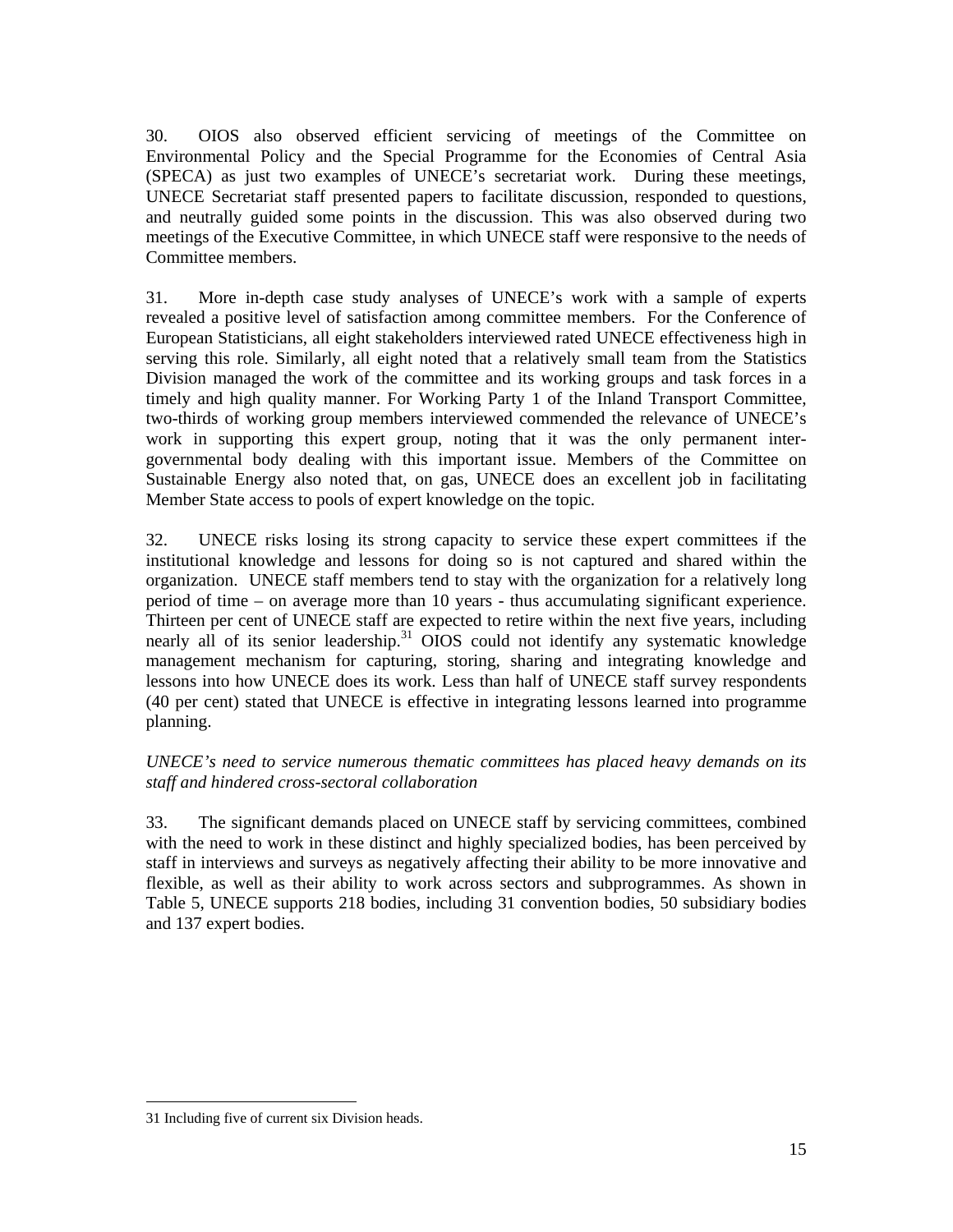| ີ<br>Subprogramme                       | Committee/<br><b>Convention Governing</b><br><b>Body</b> | <b>Subsidiary Bodies/</b><br><b>Working Party</b> | <b>Group of</b><br><b>Experts/Team of</b><br><b>Specialists/Task Force</b> |
|-----------------------------------------|----------------------------------------------------------|---------------------------------------------------|----------------------------------------------------------------------------|
| Environment                             | 11                                                       | 23                                                | 27                                                                         |
| <b>Transport</b>                        | 13                                                       | 22                                                | 55                                                                         |
| <b>Statistics</b>                       |                                                          |                                                   | 11                                                                         |
| Sustainable Energy                      |                                                          |                                                   | 6                                                                          |
| Housing<br>Land<br>and<br>Management    |                                                          |                                                   |                                                                            |
| Forestry and Timber                     |                                                          |                                                   | 8                                                                          |
| Economic Cooperation<br>and Integration |                                                          | $\theta$                                          | 3                                                                          |
| Trade                                   | $\mathfrak{D}$                                           | ∍                                                 | 26                                                                         |
| <b>Total</b>                            | 31                                                       | 50                                                | 137                                                                        |

#### **Table 5: Intergovernmental bodies supported by UNECE**

*Source: UNECE* 

-

34. There are some examples of intersectoral work such as the long standing Transport, Health and Environment Pan-European Programme (THE PEP) and the UNECE Joint Task Force on Energy Efficiency Standards in Buildings. In technical cooperation, the review of 56 projects revealed only two that referred to intersectoral work.<sup>32</sup> A review of annual reports covering 2010 to 2015 from three committees – Inland Transport, Environment and Statistics - and the observation of the CEP revealed limited reference to cross-sectoral activities, except for the Joint Task Force on environmental indicators.<sup>33</sup> Furthermore, less than half of UNECE staff survey respondents (34 per cent) rated UNECE as effective in promoting linkages between subprogrammes, and nearly half (46 per cent) volunteered that better coordination and cohesion between divisions was needed for UNECE to increase its effectiveness. In interviews, some staff also stated that divisions operated as silos, with limited interaction and synergies between them. Staff also identified weak inter-sectoral collaboration as the principal challenge UNECE will face in supporting member States in the 2030 agenda for sustainable development.

#### **D. UNECE has effectively provided a neutral platform for dialogue and decisionmaking, but it faces competing and at times conflicting member State demands and priorities**

*UNECE has provided a neutral platform for dialogue between member countries with different economic systems and development levels* 

35. During its first decades of existence, UNECE provided a space where member countries from two opposite economic and political systems met, engaged in dialogue and produced concrete technical outputs. This convening function endures, and today UNECE offers a neutral platform for member States with different levels of economic development to discuss and reach decisions on common issues. In interviews, member States, partners and staff overwhelmingly highlighted UNECE's ability to span such a wide range of geographical and developmental differences among its member countries as one of the main comparative advantage of the organization. Representatives from three multilateral organizations interviewed considered UNECE as particularly strong in its knowledge of the context and challenges of the countries in EECCA.

<sup>32</sup> The For Future Inland Transport Systems (ForFITS) is an effort of sustainable transport, environment and statistics divisions for supporting more informed decisions about CO2 emissions in the transport sector. 33 Environment and statistics.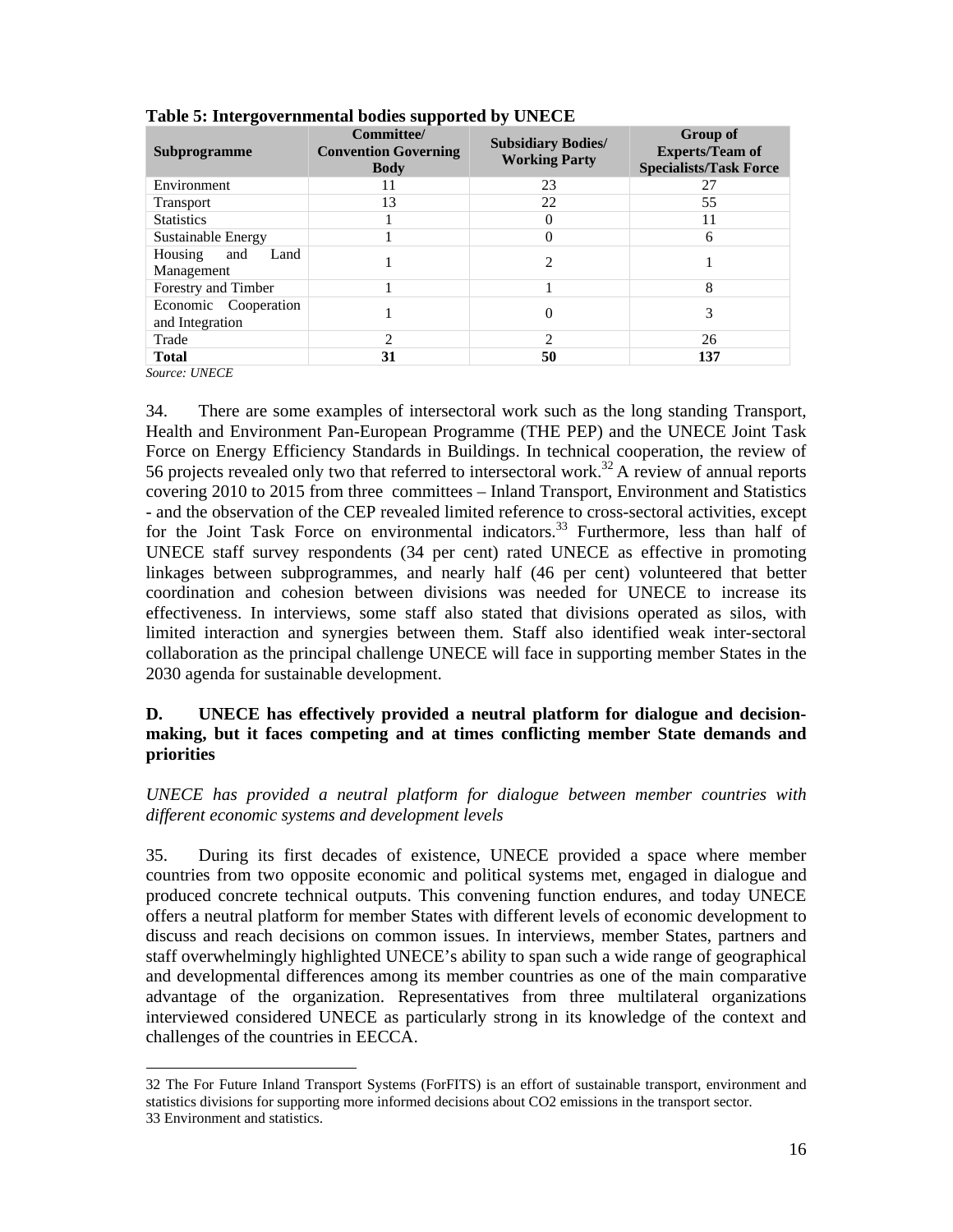*While UNECE's general work programme is steered by member States, the diversity in its membership has resulted in perspectives and priorities that were at times competing* 

36. Member States define the general direction of the organization as well as its specific work programme. OIOS observation of proceedings from SPECA, the CEP and EXCOM showed that member States are invested in the discussions and their presence is strong and vocal. However, within this context, member States have had differing perspectives on UNECE's main focus, and UNECE has been faced with responding to divergent member State interests that stem in part from different economic needs, as well as historical and geopolitical trends. Following the UNECE review process and in the context of 2011-2012 budget cuts, countries attempted to protect and promote the work areas they considered most important, determined largely by their levels of economic development and/or their membership in other subregional entities. For the 28 member countries that are European Union members, UNECE's value has primarily been viewed as being its work in the environment, transport and statistics sectors. For non-European Union member countries, particularly those not yet a part of the World Trade Organization (WTO), UNECE's work has been considered to be most critical in economic cooperation, innovation and trade. Furthermore, in interviews with member State representatives, some believed that UNECE should limit its focus to the facilitation of norms and standards, while others encouraged UNECE to work beyond that into the policy realm. Some staff interviewed also noted the challenge in effectively working within political tensions that occasionally pervaded intergovernmental deliberations. These competing demands have at times resulted in a lack of clarity and direction on where to focus UNECE's resources.

37. A review of EXCOM minutes<sup>34</sup> also showed an increasing trend in the past five years in extensive member State involvement in project approval, including allocation of resources and procedural matters. A very detailed level of engagement of member States in project review and approval was also observed during the two EXCOM sessions attended by the OIOS team. In interviews with a limited number of eight member States, representatives reported that this high level of member State engagement was useful for ensuring implementation of member State decisions and supervision of financial management. In contrast, other member State representatives, and several partners and staff interviewed perceived this high degree of member State involvement to be overly demanding, particularly in view of a heavy secretariat workload.

## **E. UNECE lacks a common understanding and clear strategy on its global reach beyond its regional role**

## *Numerous UNECE conventions, norms and standards are global35*

38. As shown in Figure 2, more than half of UNECE conventions in transport and the environment extend beyond the UNECE region. The Water Convention was opened to ratifications to non-UNECE countries in 2015 and four countries have started national processes toward accession.

<sup>34</sup> OIOS conducted a review of 46 EXCOM Chairman's Conclusions from 2010 to 2015.

<sup>35</sup> OIOS deemed conventions global if they were acceded to or used by at least one non-UNECE country.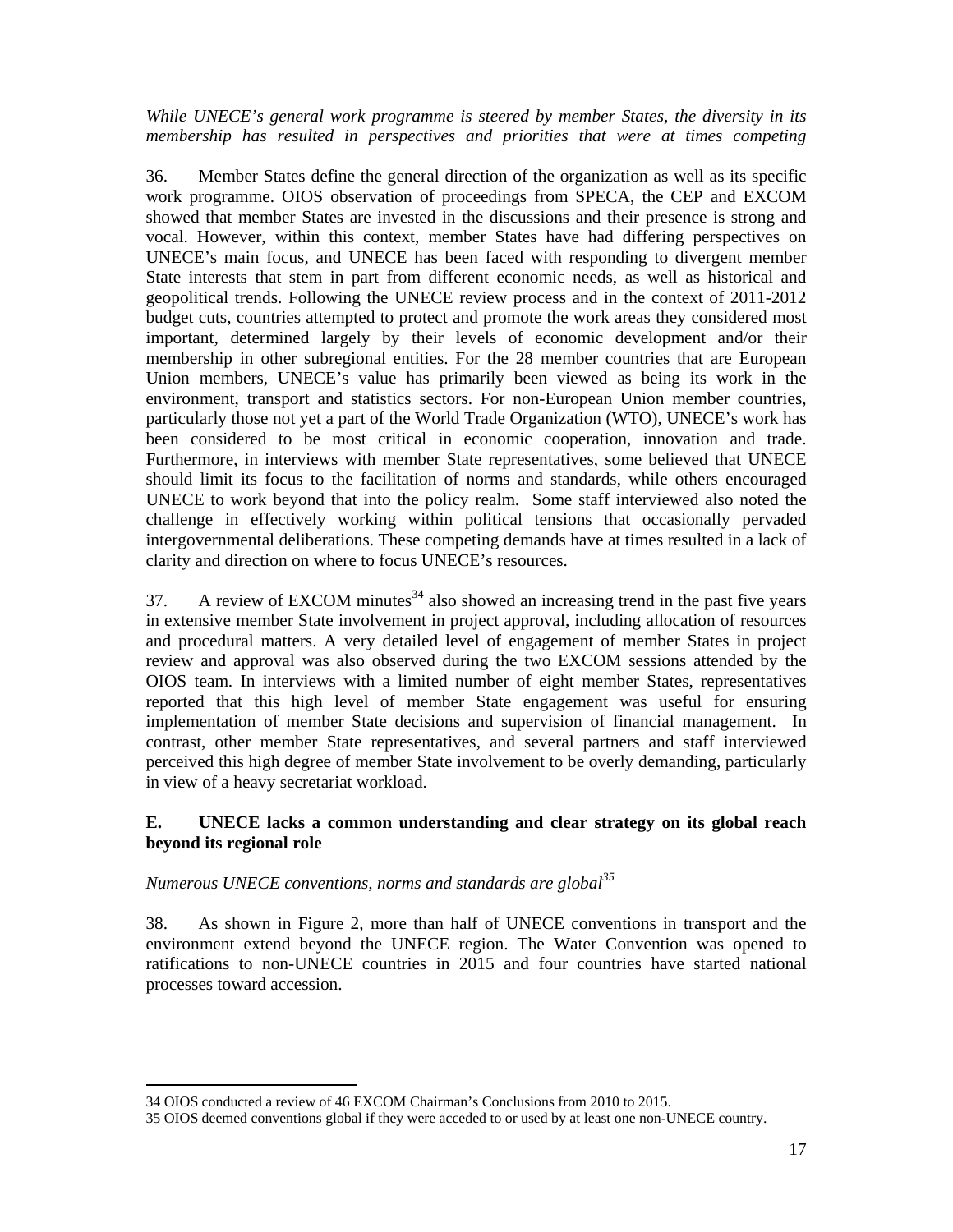## **Figure 2: UNECE's transport and environment conventions**



 *Source: Compendium of Legal Instrument, Norms and Standards, UNECE (2015)*

39. Similarly, many of UNECE's non-legally binding outputs were also global. Some recommendations, initially developed in the context of the UNECE region, have been subsequently adopted worldwide, such as the Fundamental Principles of Official Statistics. Furthermore, there were forty UNECE trade recommendations, which aim to facilitate international transactions and were relevant beyond the UNECE region. UNECE also recently began facilitating the process of developing standards on public private partnerships, meant to be practical to any country exploring different modalities of financing for public services.

## *Non-UNECE member States also participated in UNECE committees and subsidiary bodies*

40. Table 6 shows that in 2015, five out of eight sectoral committees had the participation of countries outside the UNECE region. This participation also extended to subsidiary bodies of the sectoral committees. For example, of the six expert groups of the Committee on Sustainable Energy, four had participation from non-UNECE countries and in trade, its two working parties had participation from non-member countries in 2015.

41. In statistics, the Conference of European Statisticians (CES), despite its name, has had active participation from a number of countries outside the UNECE region, including two non-UNECE countries on its bureau.<sup>36</sup> In Transport, the World Forum for Harmonization of Vehicle Regulations has active participation from more than 20 countries outside the UNECE region. A representative interviewed from an active non-UNECE country, voicing a common view, stated that participation in the conference was an opportunity to be exposed to innovative thinking, tools and methodologies on statistics.

<sup>36</sup> Mexico and New Zealand.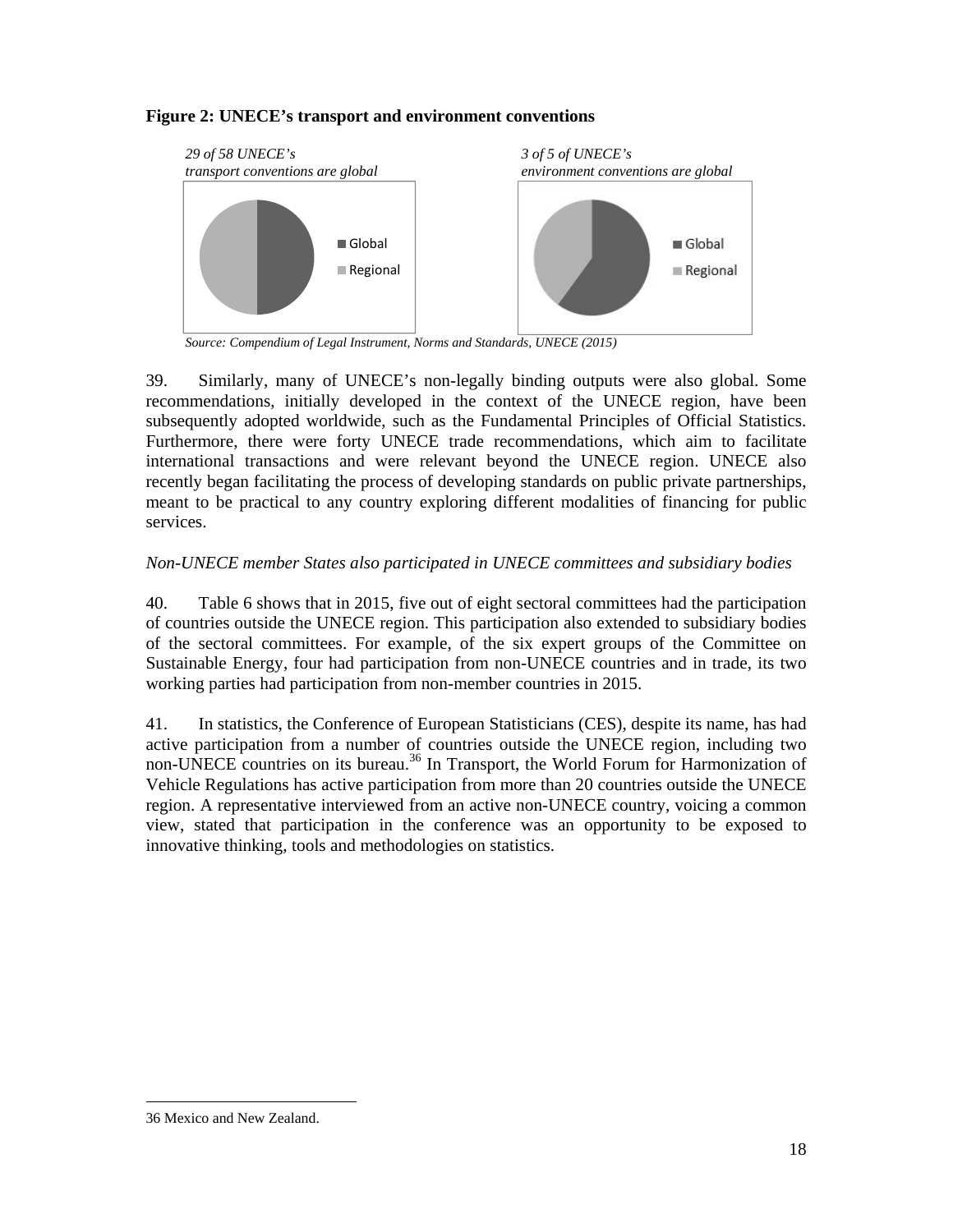| Name of sectoral committee                                                                                             | Attendance by a<br>non-UNECE country? | <b>How</b><br>many? |
|------------------------------------------------------------------------------------------------------------------------|---------------------------------------|---------------------|
| Committee on Innovation, Competitiveness and Public-Private<br>Partnerships (CICPPP)                                   | <b>Yes</b>                            | 17                  |
| Inland Transport Committee (ITC)                                                                                       | Yes                                   | $13^{38}$           |
| Conference of European Statisticians (CES)                                                                             | Yes                                   | 9                   |
| Committee on Sustainable Energy (CSE)                                                                                  | Yes                                   | 3                   |
| Committee on Environmental Policy (CEP)                                                                                | Yes                                   |                     |
| Committee on Housing and Land Management (CHLM)                                                                        | N <sub>0</sub>                        | $\Omega$            |
| Committee on Forests and Forest Industry (COFFI)                                                                       | N <sub>0</sub>                        | 0                   |
| Steering Committee on Trade Capacity and Standards<br>Source: Attendance reports of sectoral committee sessions IINECE | N <sub>0</sub>                        | $\theta$            |

**Table 6: Attendance by non-UNECE member States in Committee sessions in 2015<sup>37</sup>**

*Source: Attendance reports of sectoral committee sessions, UNECE* 

*UNECE also engaged in some capacity building and technical cooperation in non-UNECE countries* 

42. The global nature of many of its legal instruments has also resulted in some UNECE technical cooperation and capacity building activities outside of the UNECE region. In 2014, five of the eight subprogrammes reported such an activity. These were limited, for the most part, to advisory missions or workshops. However, the also included a more substantial endeavour with the first Environmental Performance Review (EPR) outside of UNECE in Morocco<sup>39</sup>

# *The extent and nature of UNECE's global work has not been deliberate*

43. There is no formal document discussing in which areas and to what degree UNECE should pursue the globalization of its work. As described above, non-UNECE countries have used UNECE standards, acceded to its Conventions, participated in its committees and working groups, and benefitted from its technical cooperation. This is testimony to the value ascribed to UNECE's work by non-UNECE countries. As such, more than half of member States representatives, partners and staff interviewed  $(34 \text{ out of } 59)^{40}$  believed UNECE should actively pursue the globalization of its work. Some of the reasons offered were that in many cases the nature of UNECE's work was already global, and that all countries, not only those in UNECE, could benefit from UNECE products.

44. Another 20 interviewees also expressed overall support for the globalization of UNECE's products, but cautioned that this had implications such as expanding activities and services without having the appropriate resources or capacity to support a more global clientele. For example, staff expressed how a global reach of norms, standards and conventions had produced a rise in requests from non-UNECE countries for technical support, which UNECE, for the most part, could not cover. Finally, a small number of interviewees (5 of 59) indicated that UNECE should not pursue global work, as this would risk undermining its identity as a regional organization.

<sup>-</sup> $37$  The UN/CEFACT which also reports to EXCOM, has attendance by non-UNECE countries.

<sup>38</sup> In its February 2016 session, ITC had 23 non-UNECE participating countries.

<sup>39</sup> UNECE Technical Cooperation Activities 2014 Annual Report. Observation of CEP proceedings.

<sup>40</sup> Of 87 individual interviews, 59 offered an opinion on the subject.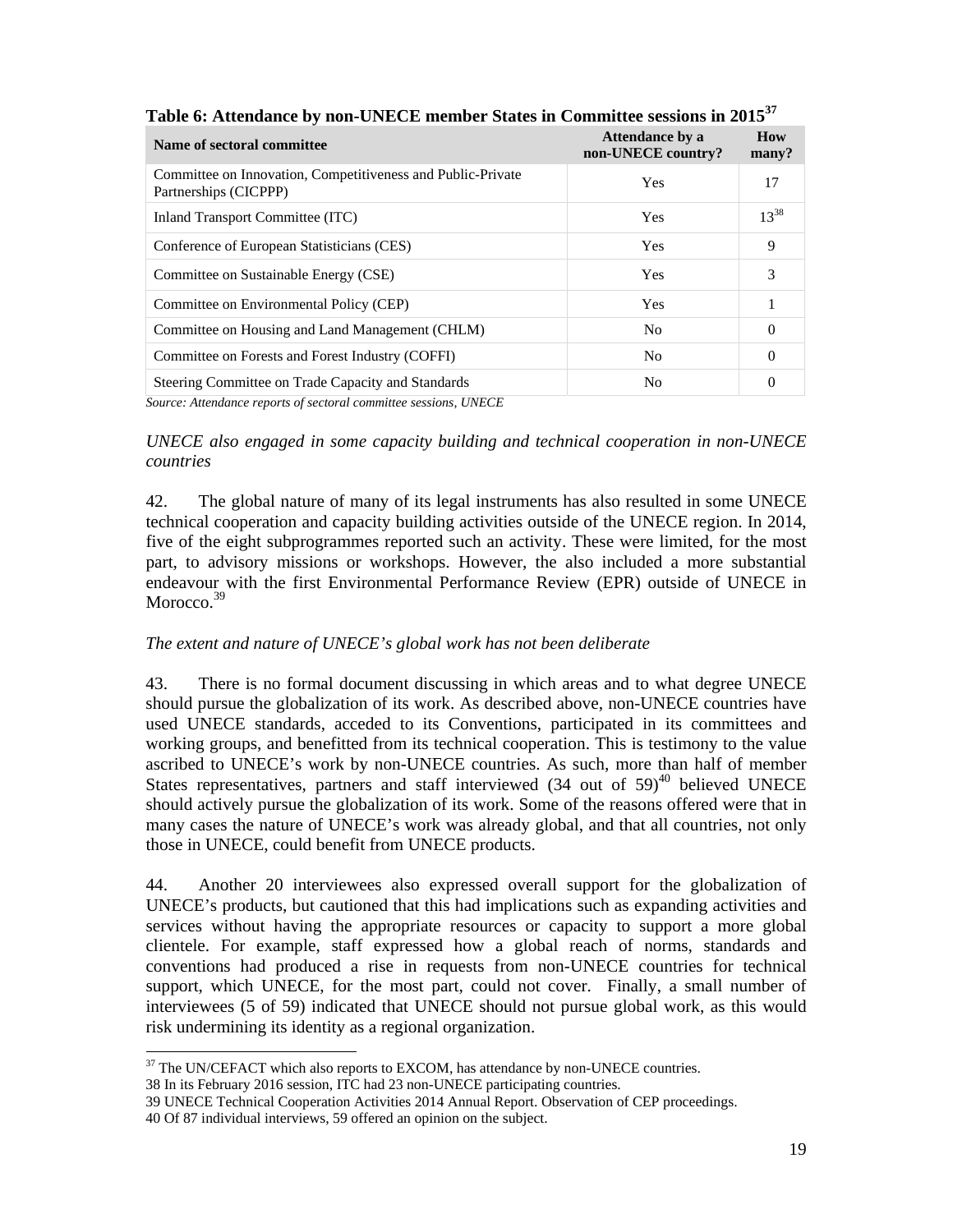## **F. UNECE has been proactive in seeking to support its member States in the 2030 Agenda for Sustainable Development, but faces challenges in fully optimizing its role**

## *UNECE has taken concrete steps to move forward with its support to member States within the context of the 2030 Agenda for Sustainable Development*

45. During its Commission session in April 2015, and in the run-up to the September 2015 United Nations Sustainable Development Summit, UNECE discussed the opportunity presented by the upcoming agenda and reflected on how its strengths could potentially be harnessed to support the new global goals.<sup>41</sup> This culminated with the endorsement by member countries of a high-level statement, succinctly identifying UNECE work in each of the sectoral areas that could be useful in supporting the sustainable development goals  $(SDGs).<sup>42</sup>$ 

46. As shown in Table 7, in 2015, six sectoral committees, with the support of the UNECE secretariat, addressed the agenda on the upcoming sustainable development goals in their discussions at their 2015 annual meetings. The UNECE secretariat facilitated informative sessions for some of these committees, while in others it produced presentations and papers to elicit debate on the future engagement of their committee with the SDGs.

| <b>Sectoral committee</b>                                                                                  | Initiatives and discussions on the SDGs                                                                                                                                                                                                                                                                                                                        |
|------------------------------------------------------------------------------------------------------------|----------------------------------------------------------------------------------------------------------------------------------------------------------------------------------------------------------------------------------------------------------------------------------------------------------------------------------------------------------------|
| Inland Transport Committee (ITC),<br>February 2015                                                         | Informative session on transport within the SDG framework.<br>$\bullet$<br>Request by Committee to monitor inclusion of transport<br>$\bullet$<br>priorities in the SDG framework.<br>Informal document: Transport for Sustainable Development:<br>$\bullet$<br>The Case of Inland Transport (2015) Document jointly<br>prepared by five Regional Commissions. |
| Conference of European Statisticians<br>(CES), June 2015                                                   | Session on monitoring SDGs at national level.<br>٠<br>Session on cooperation in monitoring SDGs.<br>٠<br>Adopted the Declaration on the role of National Statistics<br>٠<br>Offices (NSOs) in SDG monitoring. <sup>43</sup><br>Future development of a Road Map for the development of<br>$\bullet$<br>official statistics for monitoring SDGs.                |
| Committee on Innovation,<br>Competitiveness and Public-Private<br>Partnerships (CICPPP),<br>September 2015 | High-level substantive segment on Innovation,<br>$\bullet$<br>Competitiveness and Public-Private Partnerships (PPP) –<br>their essential role in the SDGs.<br>Presentation from task Force of the Business Advisory Board<br>$\bullet$<br>on PPPs and ways of contributing to the SDGs.                                                                        |
| Committee on Environmental Policy<br>(CEP), October 2015                                                   | Presentation by the Secretariat on role of environmental<br>$\bullet$<br>conventions in achievement of the SDGs.<br>Information paper on environmental agreements and global<br>$\bullet$<br>goals.                                                                                                                                                            |
| Committee on Sustainable Energy                                                                            | Focus on pathways to sustainable energy<br>٠                                                                                                                                                                                                                                                                                                                   |
| Committee on Forests and Forest Industry<br>(COFFI), November 2015                                         | Organized two workshops and expert meetings on forest<br>$\bullet$<br>related SDGs                                                                                                                                                                                                                                                                             |
| Committee on Housing and Land<br>Management, December 2015                                                 | Informative session on general aspects of the 2030 agenda<br>٠<br>and SDG indicators.<br>Decision to develop a system for monitoring SDG 11.<br>٠                                                                                                                                                                                                              |

**Table 7: Initiatives and discussions on the SDGs in sectoral committees, 2015** 

*Source: OIOS review of the sectoral committee session reports* 

<sup>-</sup>41 E/ECE/1473, E/ECE/1474.

<sup>42</sup> E/ECE/1475.

<sup>43</sup> ECE/CES/89/Add.1.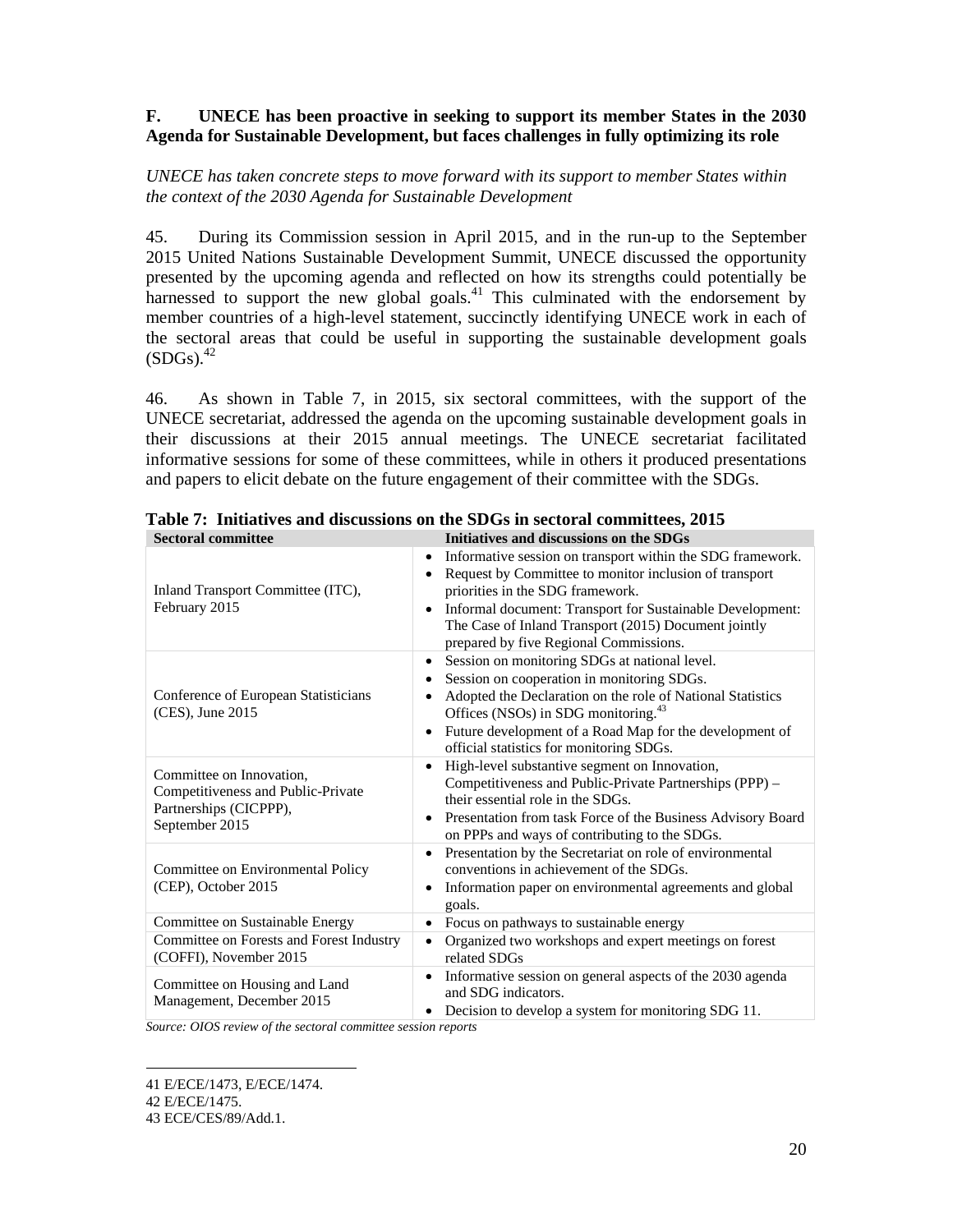47. After the United Nations Sustainable Development Summit, UNECE continued to be proactive in defining its place within the SDG architecture. This included a mapping exercise which indicated that it was involved 16 of the 17 SDGs, and the launching, together with the Regional United Nations Development Group, of a survey of member States<sup>44</sup> to seek feedback on their plans for integration of the SDGs into their national strategies and reporting mechanisms. The draft UNECE 2018-2019 Strategic Framework integrated the 2030 agenda as its overarching objective.

48. Furthermore, at the time of drafting this report, UNECE is consulting with member States on the possible creation of a regional forum for review and follow-up on SDGs. Regional forums, envisaged in the General Assembly resolution creating the high-level political forum (HLPF)<sup>45</sup>, would straddle national and global review mechanisms and include other relevant regional entities. In the 2030 agenda follow-up and review architecture currently being discussed, the regional commissions are considered to be well placed for collecting and consolidating follow-up information from member States as well as entities outside the United Nations systems, including other regional public and private institutions.<sup>46</sup>

#### *UNECE has the necessary expertise to support member States in specific elements of the 2030 agenda*

49. At the end of 2015, UNECE identified how to best utilize its expertise to contribute to implementation of the 2030 agenda. The first comprised adjusting indicators and improving the statistical capacity of selected member States; the second involved supporting member countries with review and follow-up using existing tools and mechanisms; and the third included helping member countries translating goals to specific standards and legal instruments.

50. A majority of member States, partners and staff interviewed who discussed this topic (44 of 76) also noted how UNECE was well placed to assist member States with implementing the SDGs. Some stated that UNECE's strength would be in helping countries with the review and follow-up of the SDGs, in particular using already existing tools such as country assessments that integrated peer review mechanisms.<sup>47</sup> Some also stressed the importance of strengthening member countries' statistical capacity and suggested UNECE should help with regionalizing indicators. Still others stated that conventions and standards were useful tools to help countries implement specific thematic areas of the 2030 agenda.

## *UNECE faces three issues as it moves to support the 2030 agenda*

51. To best support member States in implementing and monitoring the 2030 agenda, UNECE must address three key issues. The first entails the need to strengthen coordination among its different sectoral areas and subprogrammes, as well the linkages between its functions, as discussed in para 34 above. In interviews with partners, member States and

<sup>44</sup> Survey results are expected in March 2016.

<sup>45</sup> A/RES/67/290.

<sup>46</sup> Report of the Secretary-General on critical milestones toward coherent, efficient and inclusive follow-up and review at the global level. Advanced copy.

<sup>47</sup>The Environmental Performance Reviews (EPR), one of UNECE's country assessments, was mentioned in the Secretary-General's 2014 Synthesis Report on the post 2015 sustainable development agenda. A/69/700. Other country assessments are the Innovation Performance Reviews (IPRs) and the Country Profiles on Housing and Land Management.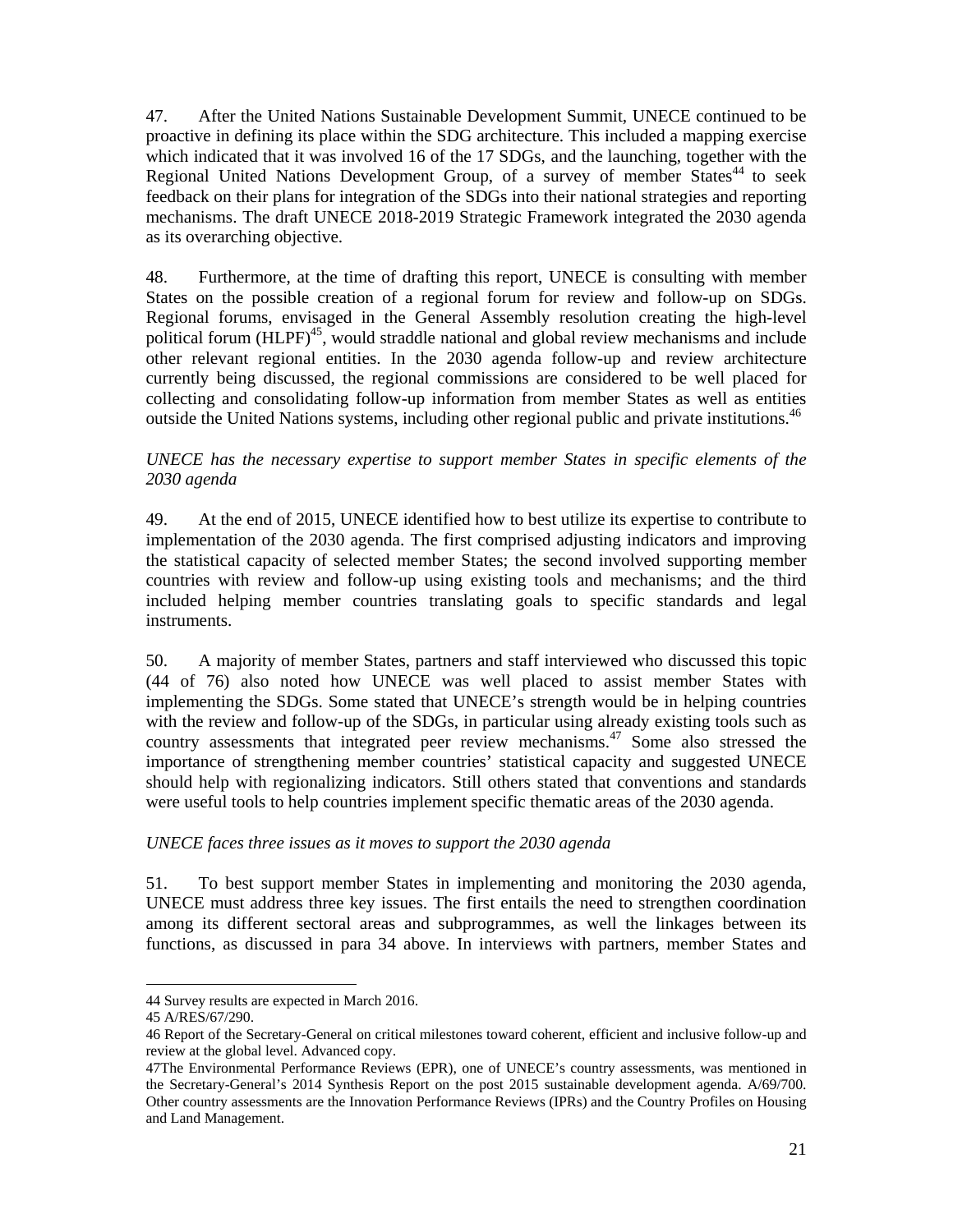staff, this was the most frequently cited issue that UNECE needed to address in order to best support member States with the 2030 agenda for sustainable development. The second issue, noted primarily by UNECE staff surveyed and interviewed, was the inevitable expanded workload from UNECE's involvement in the SDGs. Even if support is provided primarily through already existing instruments, structures and tools, one-third of staff interviewed volunteered that this would burden an already overstretched staff.

52. The final issue identified by partners and staff was the need to further improve engagement with partners, particularly those outside the United Nations system such as the private sector. UNECE was generally perceived positively by partners interviewed: 22 of 29 characterized UNECE and their working relationship favorably, highlighting UNECE's capacity to access and engage national authorities due to the links forged through intergovernmental bodies as well as its linguistic and geographical knowledge of EECCA countries. However, despite this overall positive assessment, staff surveyed identified the private sector as the main group with whom UNECE needed to improve its engagement in order to support member States with the SDGs. Similarly, in interviews the private sector was identified as the stakeholder group with whom UNECE had insufficient engagement. On the SDGs in particular, some initial steps have been taken, such as the creation of a Task Force of UNECE's Board on Public Private Partnerships,<sup>48</sup> which is exploring ways to mobilize the private sector behind the SDGs.

# **V. Conclusion**

53. Since its creation almost seven decades ago, UNECE has provided a neutral space for policy dialogue and decision-making among its member countries, and has effectively convened technical experts and facilitated consensus on a large and varied body of normative products. UNECE has also withstood changes in the geopolitical landscape, including the arrival of other pan-regional entities such as the European Union and the Commonwealth of Independent States, and the rapid enlargement of its membership base in the 1990s, which subsequently increased its activities in the technical cooperation realm.

54. Within a constrained resource environment, UNECE will need to reflect on how it can most efficiently and effectively balance its three interrelated core functions - policy dialogue, normative work and technical cooperation - in order to add the most value to the member countries it supports. In doing this, it will need to address certain critical issues regarding its future direction. While UNECE has been recognized for its capacity to effectively facilitate the development of legally binding regulations, norms and standards, its policy role has been less prominent, and it will need to strengthen its support to implementation of these regulations, norms and standards to further enhance its impact. UNECE will also need to reflect on how it can best balance its regional focus with the further globalization of its activities and services, including the recent global opening of some of its conventions. UNECE must be strategic in leveraging its partnerships, both within and beyond the United Nations system, to complement its own capacity and expertise.

55. The 2030 agenda for sustainable development comes at a critical juncture for UNECE. It is both an opportunity to undergo a process of reflection on the issues posed above, as well as an occasion to demonstrate how the work it has produced in these past

<sup>-</sup>48 They have set up a Task Force to explore ways of contributing to the SDGs.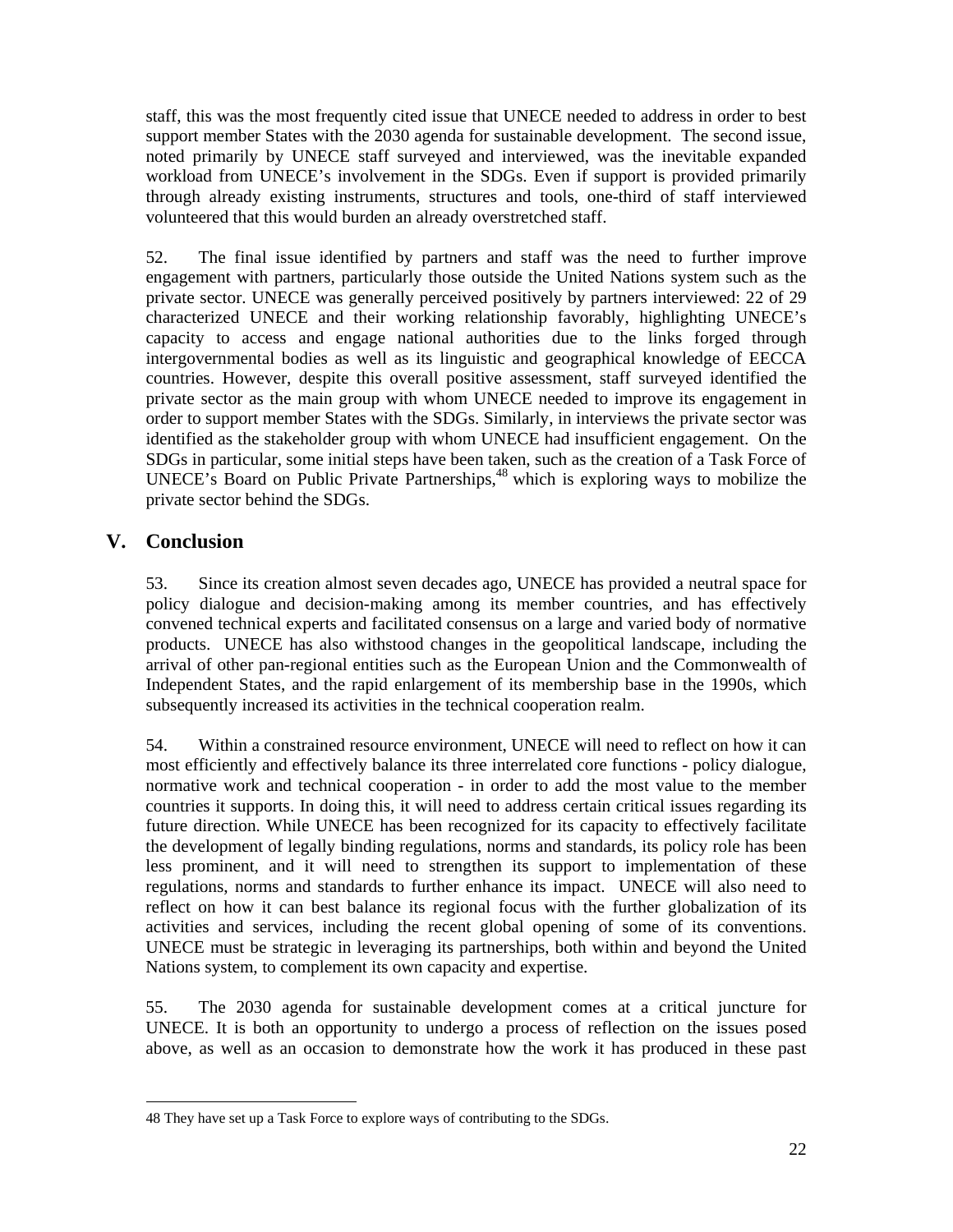seven decades has had a bearing on sustainable development and can be further leveraged to help implement and monitor a broad and complex global development agenda.

## **VI. Recommendations**

56. OIOS makes five important recommendations to UNECE.

*Recommendation 1 (Result C)* 

57. **The UNECE secretariat should develop and operationalize a knowledge management strategy that addresses how institutional knowledge and expertise will be captured, stored, shared and integrated into its work programme and activities.** In particular, the strategy should address the risk of losing institutional knowledge anticipated with staff departures as discussed in this report and build upon existing organizational guidelines for knowledge sharing.

*Indicator of achievement:* Knowledge management strategy with target dates for implementation of each subprogramme.

*Recommendation 2 (Result C)* 

58. **The UNECE secretariat should conduct a mapping of inter-sectoral and interdivisional initiatives and activities in order to identify opportunities to strengthen the linkages and collaboration between its main functions and subprogrammes.** This exercise could include an assessment of the main challenges and opportunities in enhancing the cross-cutting nature of its work.

*Indicator of achievement:* Options for strengthening inter-sectoral and inter-divisional initiatives and activities presented and endorsed by EXCOM

*Recommendation 3 (Result E)* 

59. **The UNECE secretariat should develop a proposal for presentation to the EXCOM which explores the nature of its global focus, including both possible advantages and disadvantages to extending its worldwide reach.** Given that a large proportion of UNECE's products are currently being used by a global audience, this proposal will facilitate discussion among member States regarding a strategic long-term vision for UNECE's regional and global role. The proposal should explore resource mobilization and partnership alternatives that will allow UNECE to adequately respond in the future to global demands.

*Indicator of achievement:* Proposal discussed at EXCOM with clear strategic vision outlined for UNECE's global focus.

#### *Recommendation 4 (Result F)*

60. **The UNECE secretariat should examine how its activities under existing norms, standards, conventions, and related review mechanisms and statistical work can contribute to attainment of the SDGs.** In particular, methodologies for the country assessments will need to be adjusted. The tools identified by UNECE should be incorporated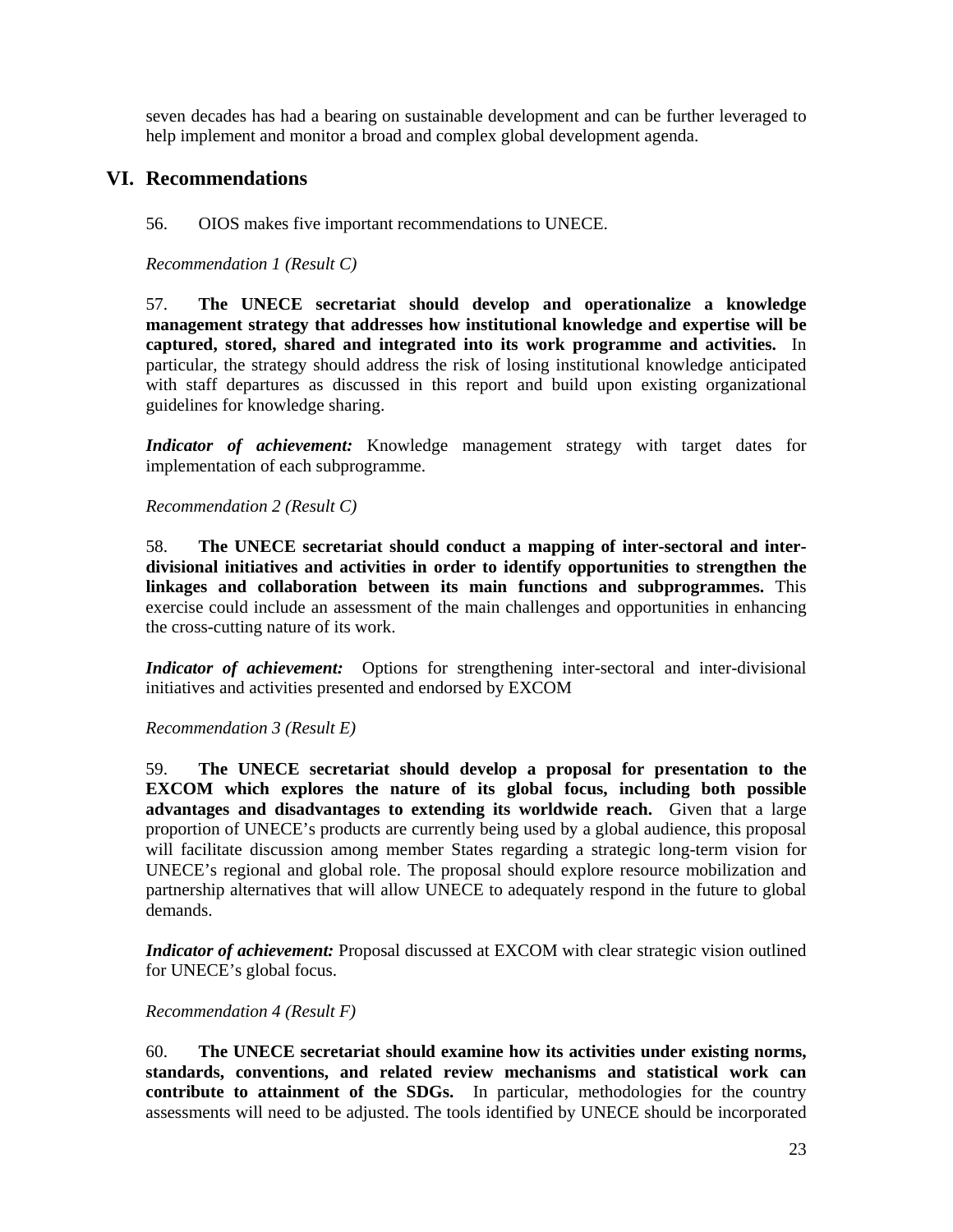into its overall strategy and work plan for its work in supporting the 2030 agenda for sustainable development.

*Indicator of achievement:* Within each subprogramme, review mechanisms and methodologies adjusted in line with UNECE's overall strategy and work plan for the 2030 agenda for sustainable development.

#### *Recommendation 5 (Result F)*

61. **The UNECE secretariat should undertake a mapping of existing partnerships and cooperation with non-state actors and develop specific proposals for expanding and strengthening such cooperation in support of the SDGs.** The UNECE has established various partnerships within its sectors of work and has been lauded as a strong partner. In seeking to support the ambitious targets of the 2030 agenda for sustainable development, UNECE will need to draw on current partnerships and forge new ones including more nonstate actors.

*Indicator of achievement:* Current and prospective partnerships are mapped with proposals for strengthening cooperation in support of SDGs presented for consideration at EXCOM.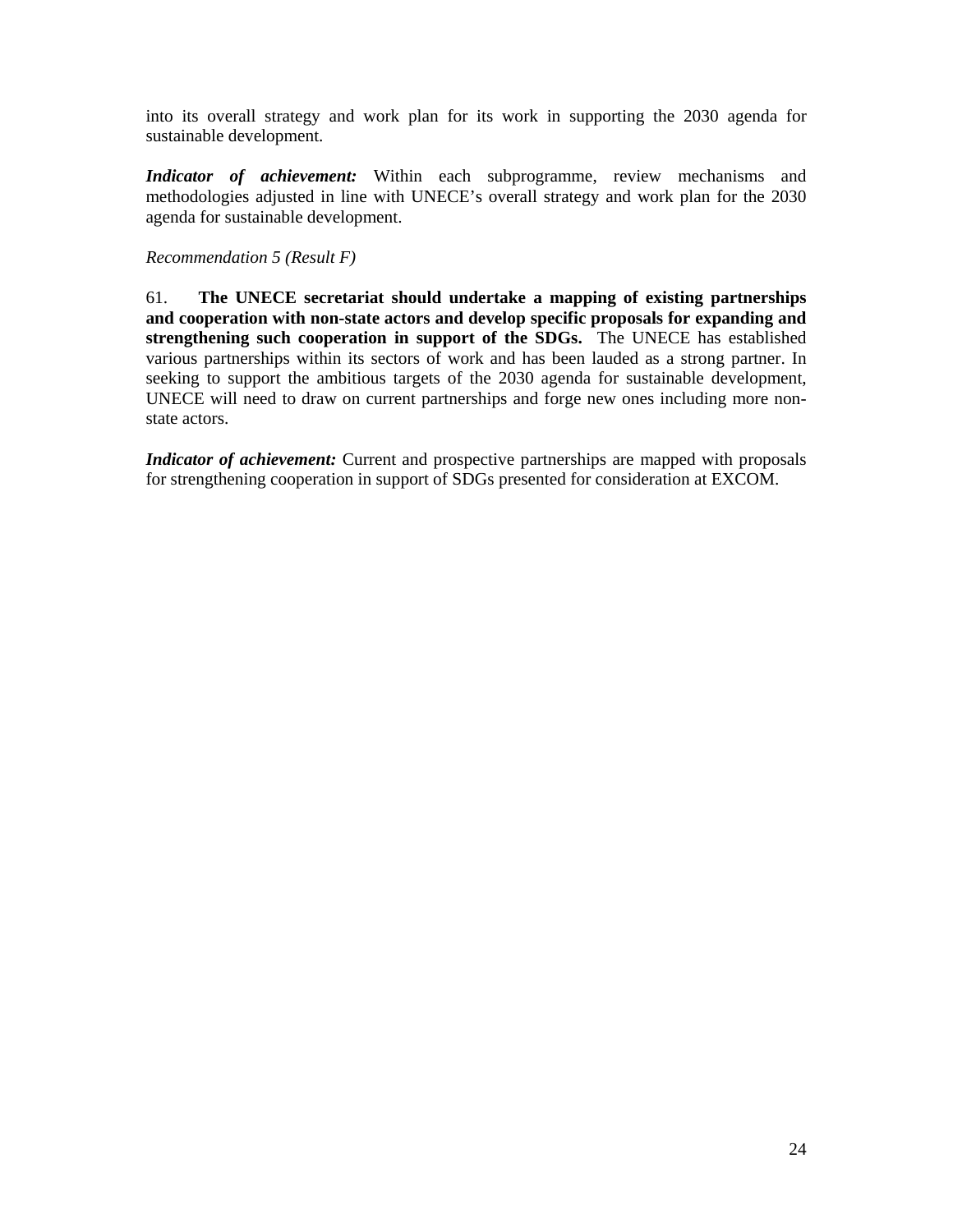## **Annex 1**

 In this Annex, OIOS presents below the full text of comments received from UNECE on the report of the Office of internal Oversight services on the Evaluation of the Office of the United Nations Economic Commission for Europe. This practice has been instituted in line with general Assembly resolution 64/263, following the recommendation of the Independent Audit Advisory Committee.

#### **UNECE comments on the evaluation of the Office of the United Nations Economic Commission for Europe (UNECE)**

1. I wish to thank you for giving UNECE an opportunity to review and comment on the draft report of the Office of Internal Oversight Services (OIOS) on the Programme Evaluation the United Nations Commission for Europe (UNECE).

2. This evaluation represents an important opportunity for UNECE to improve its operations. We therefore appreciate the commitment of OIOS to organizational learning and performance improvement.

3. UNECE also thanks the OIOS for the opportunity to provide comments to the previous draft reports. UNECE has studied the final draft carefully and welcomes its findings and recommendations. To implement the recommendations within a reasonable timeframe, UNECE has agreed on an Action Plan (see attachment), outlining actions to be taken by the end of 2016.

4. UNECE concurs with the recommendations in the report and would like to share its overall perspective on them.

**Recommendation 1**: The nature of the work of UNECE, supporting several intergovernmental bodies covering different thematic areas as well as a high number of related subsidiary bodies, has facilitated the development and sharing of knowledge within the region and beyond. UNECE concurs with OIOS that the technical expertise generated by UNECE risks to be lost if no knowledge management mechanisms are created. In line with previous JIU recommendations addressed to Regional Commissions, UNECE has already started to develop knowledge management mechanisms to capture and store technical knowledge generated by the organization over the years.

**Recommendation 2**: In light of the intersectoral and interdisciplinary nature of the work for the implementation of the 2030 Agenda for Sustainable Development, the UNECE Secretariat has already emphasized the importance of working across thematic boundaries and has started the mapping of its interdivisional and intersectoral activities, in order to identify further opportunities to strengthen the linkages and collaboration between its main functions and subprogrammes. Moreover, as part of its 2016-17 Evaluation Work Plan, the UNECE Secretariat has planned to undertake a "review of UNECE efforts to promote cross-sectoral collaboration and an integrated approach to sustainable development work".

**Recommendation 3:** The evaluation recognises that a large proportion of UNECE's products are currently being used worldwide and that this has been subject of discussion within UNECE and beyond. UNECE recognizes the need for this issue to be addressed, to explore alternatives to allow UNECE to respond to demands beyond its region. It should